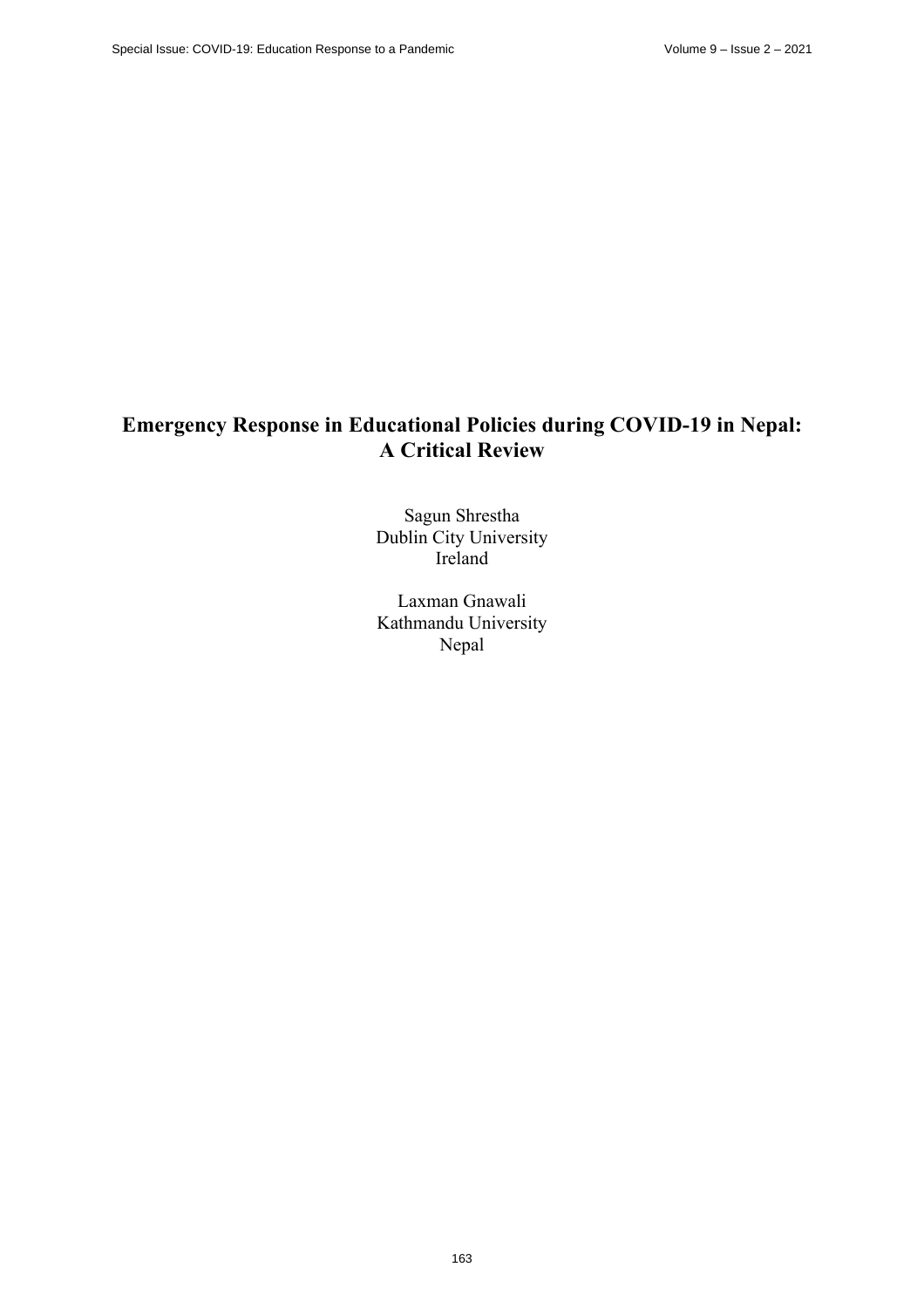#### **Abstract**

The COVID-19 pandemic has brought chaos in education across the world, including developing countries like Nepal. To respond to this educational disruption in this South Asian country, different educational plans and policies were formulated by the Ministry of Education, Science and Technology, Government of Nepal. It is not known whether these policies were realistic and practicable, as there is no review of these documents to date. With this backdrop, this paper critically reviews the educational plans and policies that were developed to manage education during the crisis. It appraises the strengths of these policies in terms of their intent and practicalities of implementation in the given situation, and identifies gaps and challenges, and recommends some ways to realistically run the education system. The review reveals that these documents have several strengths, such as they plan to create data in terms of learners' access to resources, value self-learning and parent education, and suggest several alternative ways to resume school. Yet, there are some gaps and challenges, the identification of which can guide the effective delivery of education in Nepal in any kind of crisis period both at present and in future. This paper is expected to help policy makers to revisit the existing policies or guide them when they form future educational policies that are designed to manage education in any kinds of crisis. It is also deemed helpful for teacher educators, practitioners and other educational stakeholders to understand about the educational plans and policies formed to deal with crises.

*Keywords*: COVID-19, challenges, educational policies, emergency response, strengths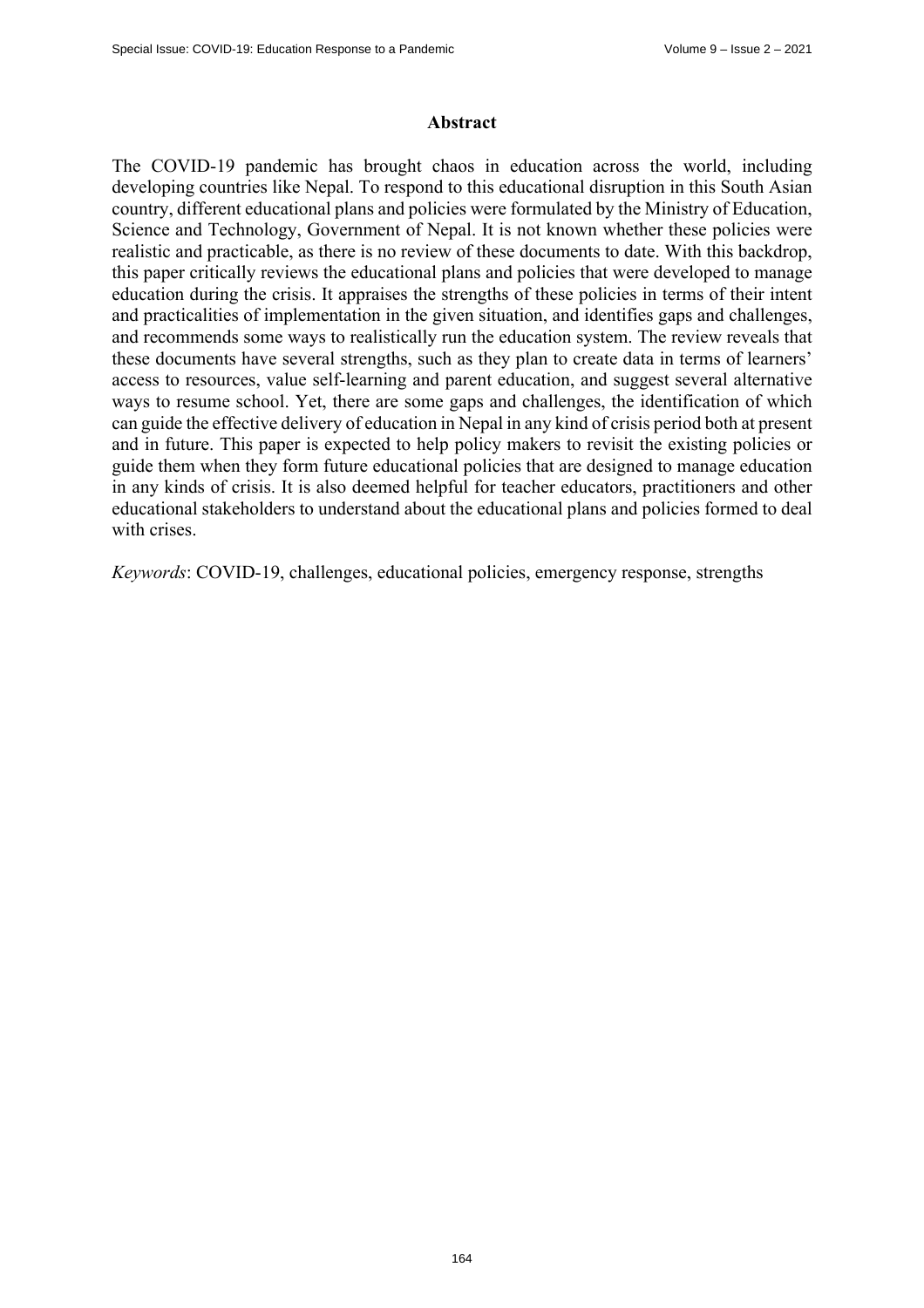## **Background**

In the history of education systems, the COVID-19 pandemic has brought the largest disruption and affected nearly 1.6 billion learners in over 190 countries, and in case of low and lowermiddle income countries, closure of schools and other learning spaces have affected up to 99 percent of learners (United Nations, 2020). The out-of-school rate of primary education is high (up to 86 percent) in low human development index countries whereas it is low in very high human development countries (only 20 percent) (Conceição et al., 2020). The current situation has the potential to further widen the gap between children of low and high development countries. The learning space has become disembodied, and virtual not actual**,** for students of developing countries, affecting both student learning and organization of schools during the pandemic (Pacheco, 2020).

In the case of Nepal, until December 11 2020, 245,650 positive cases of Coronavirus were reported with 1,663 cases of COVID-related deaths (Worldometer, 2020). As the early response to this crisis, the Ministry of Education, Science and Technology (MoEST), the Government of Nepal (GoN) issued a brief notice on March 3 2020 to conduct all the year-end examinations within March, which is the end of the academic year. Later, on 24 March, the GoN announced lockdown as the second COVID case was identified in Nepal (Center for Education and Human Resource Development [CEHRD], 2020a)*.* At first, all the educational institutions were closed till April 27 2020, but the lockdown had to be extended further. The baby step of distance learning got a boost during COVID-19 in Nepal (Karki, 2020) although the quality of technological devices that learners use to access education is one of the concerns in developing nations such as Nepal (Shrestha, 2016). COVID-19 revealed major inequalities such as access to devices, platforms and places to do schoolwork for the learners when they are outside schools (Fullan, 2020), and it was also very visible in this small South Asian country.

Giri and Dawadi (2020) report that around 9 million school children have been affected in Nepal by the school closure due to the COVID-19 crisis. Amongst those affected, the children having internet access is 1,093,394, children with access to other media are 3,958,270, children with no access to other media are 2,357,959 and the children at risk are 995,090 (CEHRD, 2020a). There can be a higher risk of dropout of nearly 3,335,000 children in Nepal who do not have access to any media needed to support virtual learning. To respond to the current disruption in education, particularly in school education brought by the COVID-19 pandemic, the GoN developed and implemented some policies over a period. It is not known whether these policies stood as strong documents to guide the practices during the pandemic. Of late, there has not been any critical review of the plans and policies that were formulated to respond to the educational chaos during the pandemic in Nepal. With an aim to fill this gap, this study critically reviews all the plans and policies that came as responses to manage education during the pandemic.

## **Policy Review: Theoretical Bases**

Policies do not fail or succeed on their own right rather their progress depends on how they are implemented (Hudson et al., 2019). Neupane (2020) proposes a five-step framework for formulating and implementing effective education policy. The first and second steps include examining socio-cultural disparity, and the third focuses on the analysis of educational inputs. Neupane (2020) contends that it is necessary to map available resources for education spending to learn both resource gaps and demand/supply gaps. She argues that a number of concerns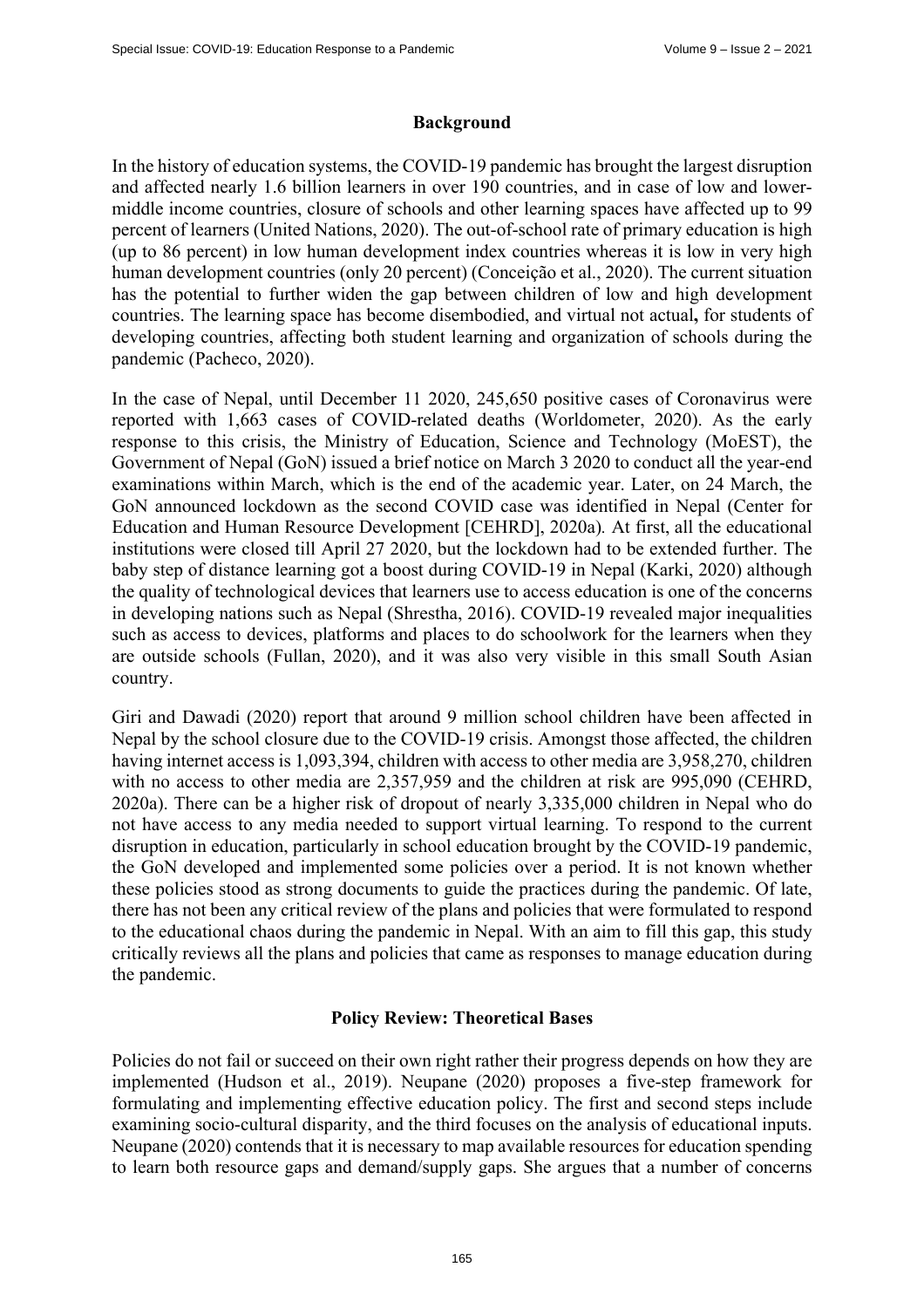should be addressed, such as identifying the timeline, necessary institutional framework and further programs to achieve the policy objectives and goals (step 4). The final step is assessing socio-economic developmental impacts of education. Although this framework seems comprehensive, it has missed out the socio-economic aspect to be examined at the first step which can substantially help policy makers to develop effective policies.

On the basis of the success factors they found in their study, Norris et al. (2014) provide suggestions to make policy effective for implementation, such as identifying the problem and the outcomes that matter most, thinking about implementation while developing the policy, being aware of and ready to respond to the wider system, staying close to the implementers, determining where and how decisions are made, building in long-term focus, and being prepared to rethink if the context changes dramatically. Highlighting the contributors to policy failures, Hudson et al. (2019) identify overly optimistic expectations, implementation in dispersed governance, inadequate collaborative policy making, and vagaries of the political cycle (focus on the short-term results) are four contributors. Long-term policies can be challenging for the government because the political will necessary to drive long-term policy making dissolves over time (Ilott et al., 2016). Hudson and their colleagues argue that the implementation difficulties of any policy are also related to the lack of collaboration in policymaking and the failure to create a common place for public problem solving. Policies formulated at the central level may face difficulties of ensuring consistency in delivery at local level (Hudson et al., 2019). In some cases, policies are formulated with many key elements left unexplained which can lead people to spend substantial time and effort as ambiguous terms need to be explained and interpreted (Weaver, 2020). Norris et al. (2014) argue that the clarity on the issue that is dealt on the policy also helps decision makers to choose during implementation particularly about where resources should be focused. The above discussion reveals that many policy analysts have proposed different models and guidelines to analyse policy formation and implementation, which will guide the analysis of the findings of this study.

#### **Methodology**

This is a policy review focused on intents and practicalities of the plans and policies formed by the GoN during the COVID-19 pandemic. Guided by the document analysis method, firstly, the authors went through all major policy documents that were released during the pandemic till December 2020 namely *Emergency Action Plan for School Education, 2020*, *Student Learning Facilitation Guideline, 2020* and *Framework for School Operation, 2020*. These documents were retrieved from the sites of MoEST and Center for Education and Human Resource Development (CEHRD), Nepal. Bowen (2009) says that document analysis is the process of "evaluating documents in such a way that empirical knowledge is produced and understanding is developed" (p. 34). The researchers of this study intended to produce the empirical knowledge based on these documents which can help researchers and educational stakeholders understand the essence of these policies. During the exploration, the focus of the authors was more on witting evidence (O'Leary, 2017), which is the content within the document, compared to the focus on latent contents of the documents such as author or creator, tone, agenda, style of the documents (O'Leary, 2017). To do so, the technique the researchers used during exploration is closer to the "interview technique" claimed by O' Leary (2017) as the authors highlighted the texts bearing some tentative questions in mind. Then, the researchers organized the information into the central questions related to intent and practicalities (Bowen, 2009). Later, they re-read those notes and arranged them under strengths, and gaps and challenges. They also went through some other documents and notices released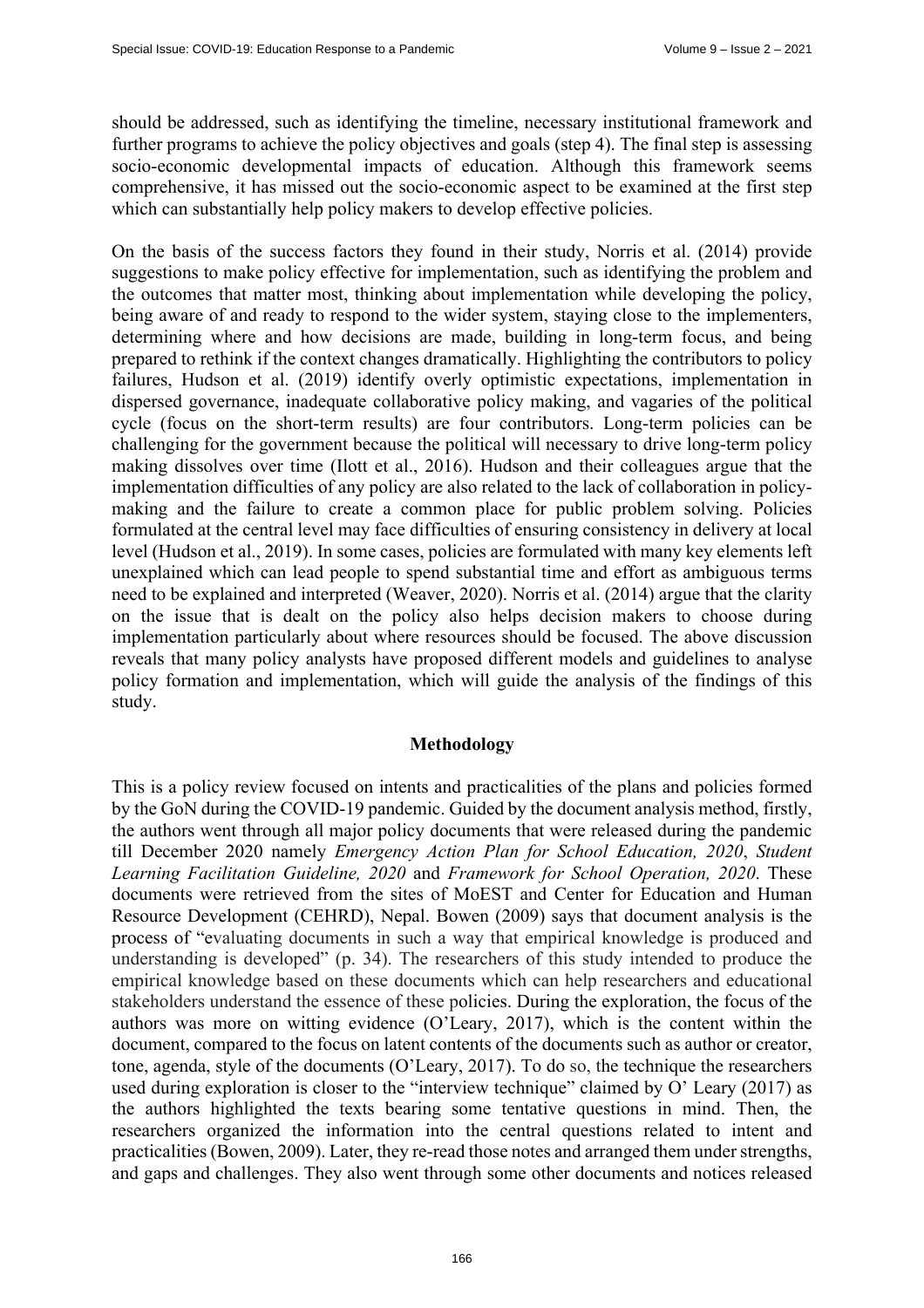and issued during the pandemic by the GoN and other local bodies. O'Leary (2017) contends that how we read and what we draw from the documents will be based on our own situatedness. However, the researchers during the analysis of these documents tried to be as objective as possible in order for the document analysis outcomes to be credible and valid. The following shows the process of our review and analysis of the documents under discussion.



Figure 1: The research process

The following research questions guided the study:

- 1. What are strengths of the educational policies that were/are implemented during COVID-19 in Nepal?
- 2. What are the gaps and challenges found in those educational policies?
- 3. What aspects of educational policies need to be considered to make such policies operational during any crisis contexts in a developing nation, such as Nepal?

In the following sections, the authors discuss the documents chronologically identifying their strengths, and gaps and challenges.

# **Findings and Discussion**

# **Emergency Action Plan for School Education, 2020**

The first plan brought by the government during the pandemic in Nepal is the *Emergency Action Plan for School Education, 2020* (Government of Nepal, Ministry of Education, Science & Technology [GoN, MoEST], 2020a). It is a comprehensive plan that claims to list activities to manage the school education during the crisis, processes to complete the activities, timelines to carry them out and the implementers as well as supporters who will play a significant role in carrying out these tasks. One of the strengths is that it has a plan to create a record of students under five categories for the alternative learning considering learners' access to resources under five different categories: students having no access to any resources; students having access to radio/FM; students having access to television; students having access to computers but no access to Internet connection; and students having access to all kinds of resources. This was targeted to be completed by the first week of October 2020. It also planned to ascertain the distribution of textbooks to the students. Other components worth noting were students' enrolment plans, intent to send teachers to teach at the school sites, the classification of content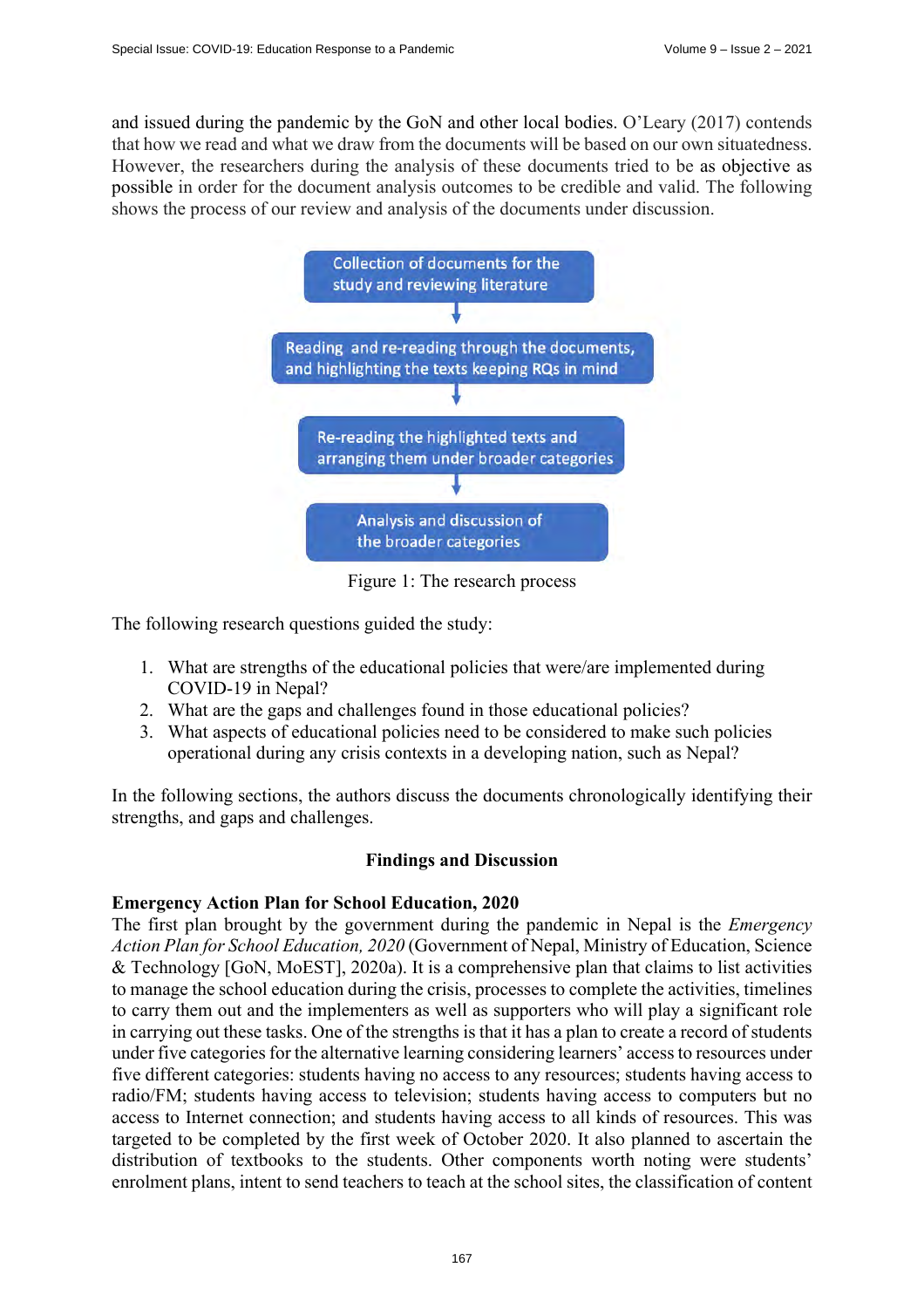as self-learning or teacher supported, the development of self-learning materials in line with the curriculum, the implementation of home schooling, the development of temporary learning facilitation centres and converting them into free Wi-Fi zones and to evaluate the learners based on their context. Another crucial scheme of this action plan is to develop and disseminate some materials to deal with mental wellbeing of teachers and learners, which is hardly taken into account in Nepal (Gnawali, 2020) although the study of Mahat and Khanal (2012) report that child mental health program implemented in schools have significant positive impact on students, school environment and teaching learning activities. The study of Gautam et al. (2020) on the self-reported psychological distress during COVID-19 in Nepal equally emphasizes that there is a need of the formal body to address the appropriate mental health and psychological support response in Nepal.

Despite being an action plan, it seems that in many cases, it lacked explanation of the implementation steps on how to carry out the activities it listed. For instance, it planned to collect data in relation to the access to resources by the first week of October; nonetheless, it has remained silent on how the data will be collected. The question emerges whether it was possible to collect the data in the given timeline given the situation that there was no usual practice of data collection, and there is high prevalence of psychological distress among the Nepalese during the pandemic (Gautam et al., 2020). Norris et al. (2014) contend that the clarity on the issue is needed on any policy for the effective implementation.

The document is very ambitious in that it plans to develop the scheme to expand internet access to the schools beginning from October or November. This plan seems very relevant but unrealistic as this is a mere statement without a proper study and clearly stated action plans. It corroborates the argument of Hudson et al., (2019) that overly optimistic expectation in any policies lead to failure in the implementation. First, there needs to be a categorical specification such as, which schools from which regions should be targeted, what could be the minimum bandwidth for each school and in what ways the schools use the newly obtained Internet for facilitating teaching and learning? The breakdown of broad actions is missing in this document.

Some plans in this policy document seem completely unrealistic such as, making mobile data free while operating the learning portal of CEHRD during COVID-19. Radhakrishnan-Nair et al. (2020) argue "This will require that new servers and network hardware be set up in many provinces to handle higher traffic" (p. 21) and these actions did not seem feasible during the crisis. Nepal Economic Forum (2020) claims that the GoN has failed to build the necessary infrastructure for virtual learning during COVID-19 period.

Nonetheless, the document paved the way to design a more comprehensive action plan titled *Student Learning Facilitation Guideline, 2020*, analysed in the next section, which helped to facilitate learning during the pandemic.

## **Student Learning Facilitation Guideline, 2020**

This is a primary guideline aimed at helping learners at the school level in Nepal to gain the learning objectives set by the Curriculum Development Centre for the current academic year during the time of the COVID-19 crisis (GoN, MoEST, 2020b). This guideline mandated to be implemented by the MoEST in 2020 has defined students as children who are learning formally or informally and are of school-going age groups but have not joined schools. The guideline classifies school students of Nepal into 5 categories (listed in the previous section) as stated in the *Emergency Action Plan for School Education, 2020*. This guideline has clearly made a broader category of learners and recommended some plans to address diversified learners in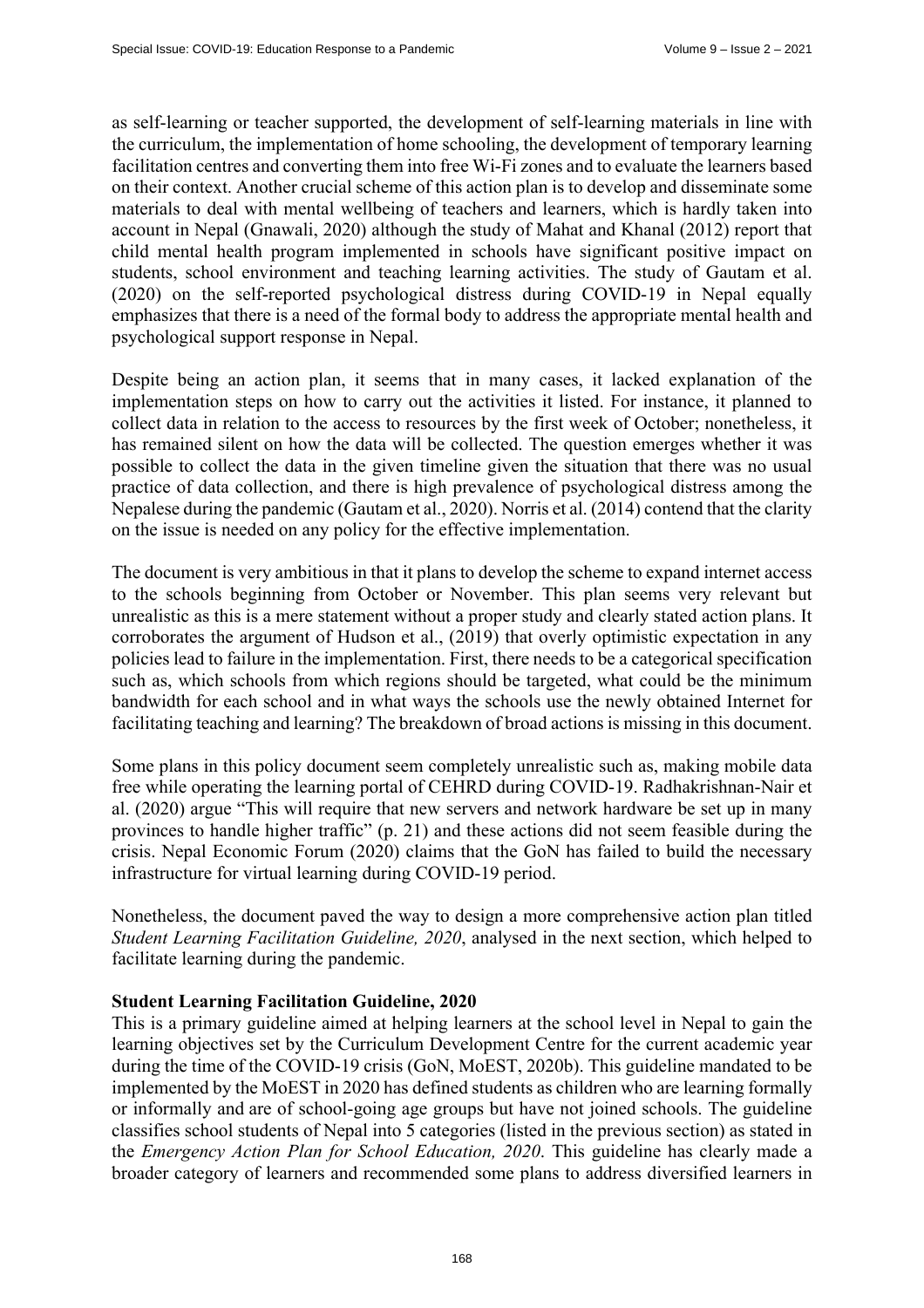the current crisis. Yet, there are some gaps and challenges to implementing it, the identification of which can guide the effective delivery of education in general and in the current crisis and during any kind of crisis period in future. Since this is the primary guideline supposed to address multiple educational issues during the pandemic in Nepal, the authors have given more space in this article to the discussion of this plan. In the next sections, they discuss the strengths and gaps with relevant evidences from the document.

**Strengths**. This guideline has specified the roles of different stakeholders such as CEHRD, Curriculum Development Centre (CDC), municipalities and rural municipalities, schools and parents to facilitate the learning during the period of the COVID-19 crisis. This is a necessary step on policy formation as Neupane (2020) asserts that it is required to understand the availability of resources and plan accordingly. This guideline also plans to collect data of learners in general and in relation to the access to learning resources in particular which can benefit to devise new educational plans and policies in future.

(५) यस दफा बमोजिम समूहगत विद्यार्थी पहिचान तथा वर्गीकरण गर्ने प्रयोजनका लागि विद्यालयले चालु शैक्षिक सत्रमा विद्यार्थीको अभिलेख तयार गरी सो अभिलेख बमोजिम विद्यार्थीको नामनामेसी, आमा, बाबुको नाम, ठेगाना, सम्पर्क नं., विद्यार्थीको समूहकृत वर्ग र स्रोत साधनको पहुँचको अवस्था समेतको विवरण खुलाई सम्बन्धित स्थानीय तहलाई उपलब्ध गराउनु पर्नेछ ।

Translation:

5. Guided by this clause, for the purpose of identifying and classifying students into different groups, in this academic year, the schools will collect students' names, names of their parents, addresses, contact numbers, groupwise classification of students, their access to resources, and keep record of the learners and submit those data to local level.

Figure 2: Excerpt from the Student Learning Facilitation Guideline, 2020 (p. 2)

Clause 5 of the Guideline above requires the schools to collect/maintain data of students submitted at a local level. This holds schools responsible for the data and the local bodies to manage them further which ultimately increases the coordination between the local bodies and the schools.

It also stresses that there should be a separate learning facilitation for the differently-abled children. This consideration to include them in learning during the crisis is positive from an inclusivity perspective. Human Rights Nepal (n.d.) argues that many children with disabilities do not get appropriate kind of support to learn and do well in schools in Nepal as a result, they are deprived of quality education.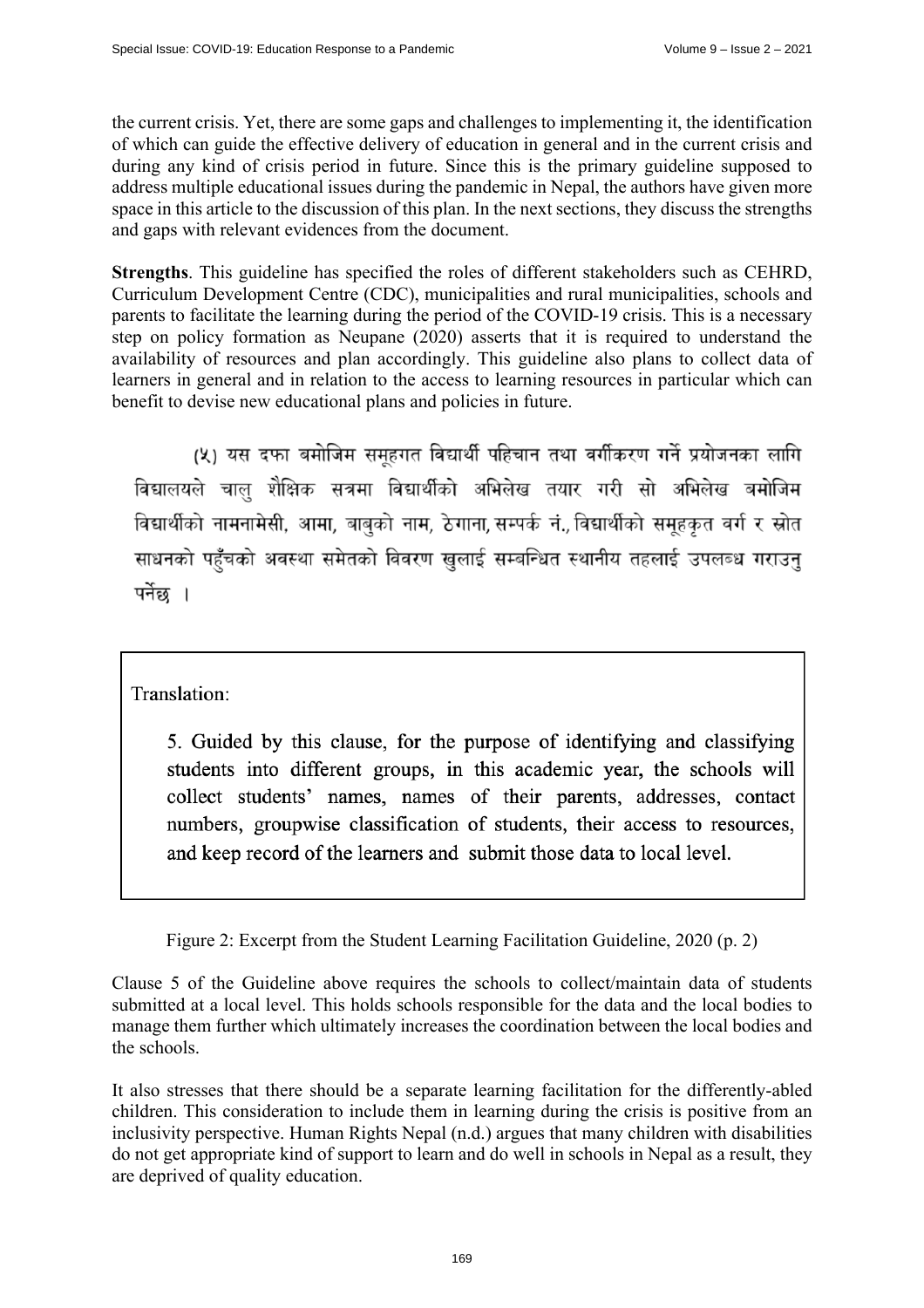Another positive aspect of this guideline is to require a head teacher to enter the data of students into the Integrated Educational Management Information System (IEMIS), even though the availability of a functionally effective system in all community schools is still questionable. This provision not only ensures that the data are entered in the system for action and analysis, but it also impacts in the long run the capacity building of the schools which is consistent with the argument of Norris and their colleagues (2014) who contend that one of the factors of effective policy is its focus on long run.

Group management of the learners for the facilitation of learning is an appropriate plan, and involving parents in the teaching-learning process is another good move in this guideline. Parental involvement was also briefly stated in the previous *Emergency Action Plan for School Education, 2020*. This provision helps in supporting students as per their learning needs. In the past, the Government was rigid with regard to the education regulations, but now it has shown flexibility in different ways as it has valued home schooling, online learning and promoted self-learning. Besides the dormant role of parents, this guideline has also delineated some of their roles for the day-to-day learning.

In previous years, despite availability of some digital resources, there were teachers who would not access those materials to use them in regular teaching and learning (Rana et al., 2018); nonetheless, at this time, a large number of teachers are trying to access digital materials to engage learners in this crisis context. In this regard, this guideline has also stated that teachers can access materials from the different sources such as [www.learning.cehrd.edu.np,](http://www.learning.cehrd.edu.np)  [www.youtube.com/ncedvirtual, w](http://www.youtube.com/ncedvirtual)[ww.moecdc.gov.np, w](http://www.moecdc.gov.np)[ww.doe.gov.np.](http://www.doe.gov.np) 

Furthermore, this guideline has given some room for the adjustment of courses rather than completion, which is a departure from the former practices based on a rigid structure (Acharya, 2016) that focus on completing the courses in each academic year without focusing on students' learning. Now, the teachers will be able to adjust the contents based upon the needs and practicalities, and also critically think about what works and what may not in the crisis period.

**Gaps and challenges.** Despite having some strengths, this guideline has some gaps and challenges that may compromise the effectiveness of its implementation as intended. The guideline has stated that in the current academic year, in order to classify the students in different groupwise categories, the schools should keep the records of their names, parents' names, addresses, contact details, their groupwise categories and their access to resources, and submit them to the local level. The question emerges here: how can all schools keep records at this time, as there is no school physically running (Shrestha, 2020) and not all schools have been able to reach out to all the children (United Nations Children's Fund [UNICEF] Nepal, 2020)? The guideline also states that the schools can use the data collected in the previous year and provide details. Again, the question is if the schools have collected data in relation to their access to technology in the previous years as there was no consideration of such issues earlier. This confusion and complexity might lead the local level not to take the job seriously, which accords with the argument of Hudson et al. (2019), that is to classify the students as there is no clear action plan delineated by this guideline.

The digital divide, which was already considered as a challenge by the *National Education Policy 2019* (GoN, MoEST, 2019), seems to continue defeating the purpose of this guideline that it may further augment the digital divide in the long run. A mere division of learners is not sufficient. The following sub-clause seems to have totally favoured the learners having access to all kinds of resources.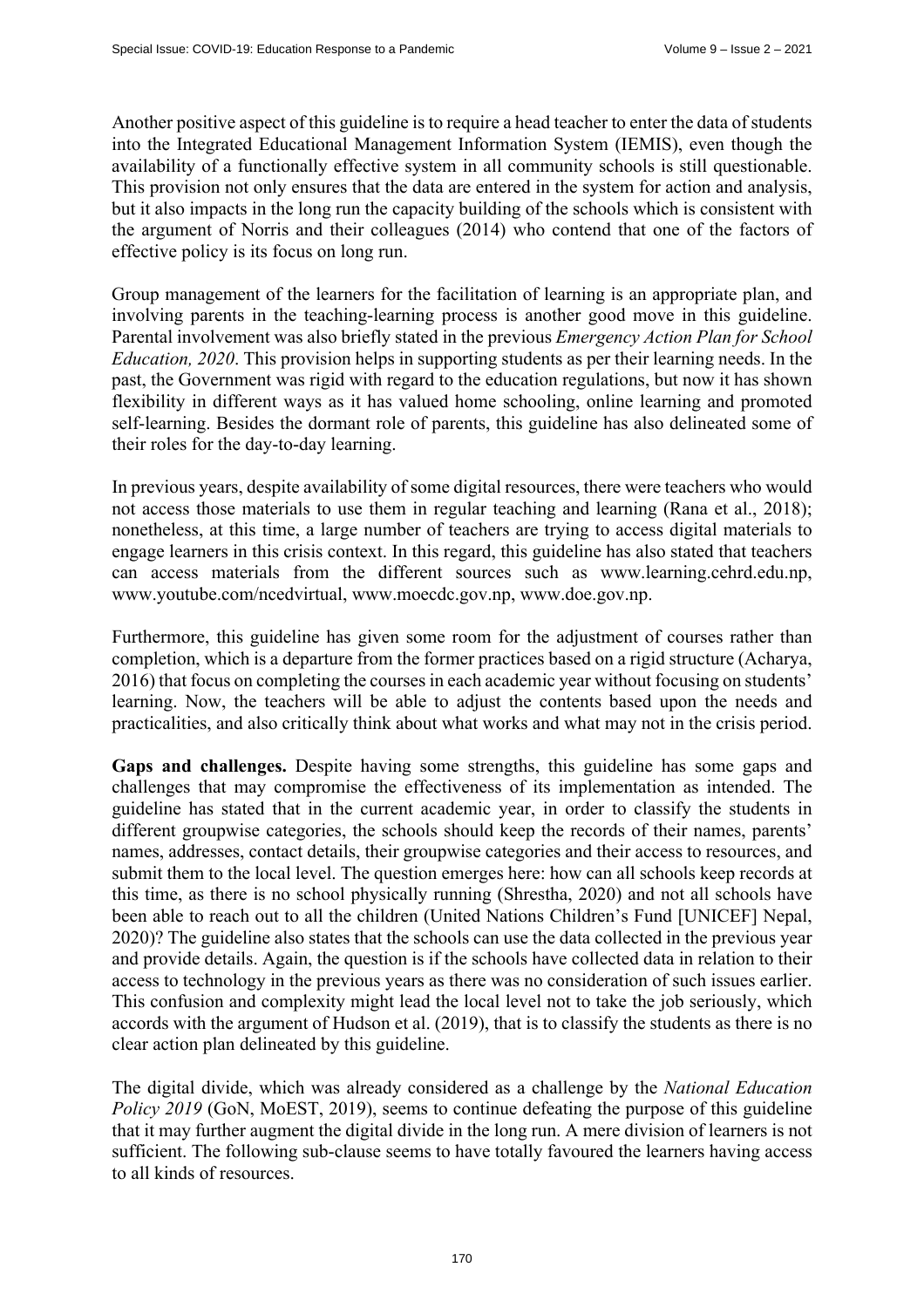विद्यार्थीले आफ्नो रुचि र प्राथमिकता अनुसार अध्ययन गर्न पाउनेः दफा ५ बमोजिमका ε. Nirdesika (page 8 of 19) अनुसारको कार्यक्रम छनोट गर्न सक्नेछ ।

Translation:

6. Students can learn as per their interest and priority: Amongst the programmes listed in clause 5, the students having access to more than one programmes can choose the programme as per their interest and priority.

## Figure 3: Excerpt from the Student Learning Facilitation Guideline, 2020 (p. 7)

The issue that persists here is the equitable provision to other groups of learners who have access to limited or almost no resources, and the guideline seems to have remained silent on it.

Under clause 19, it also states that as per necessity, resources will be made available by producing them in local languages which seems to be a good move as it has also considered the use of local languages to develop resources which can help learners to have a better understanding of concepts that are dealt in their languages. However, there remains a procedural confusion. Since the guideline has not delineated procedural aspects, the mere statement seems a kind of comfort word for the policy activists who might advocate use of local languages in teaching-learning resources.

The plan to require a head teacher of the school to enter the data of students into the IEMIS is a good idea. Nevertheless, there are layers of confusions to be unpacked, which can lead stakeholders to spend substantial time and effort to clarify confusions (Weaver, 2020). Is such a system effectively functioning in all schools? If not, what steps can be taken to build such a system?

This guideline mentions that there will be some actions towards arranging the required budget to create and manage a unified education portal, establishing and managing educational television channels, developing electronic resources, technology and devices, arranging alternative means to power, and creating virtual lab, E-cloud lab and E-library. Norris et al. (2014) claim that obtaining clarity on any concerns that are stated in any policy is one of the important steps to make it effective; however, in this guideline, it is not clear what percentage of budget will be there and who the contributors are.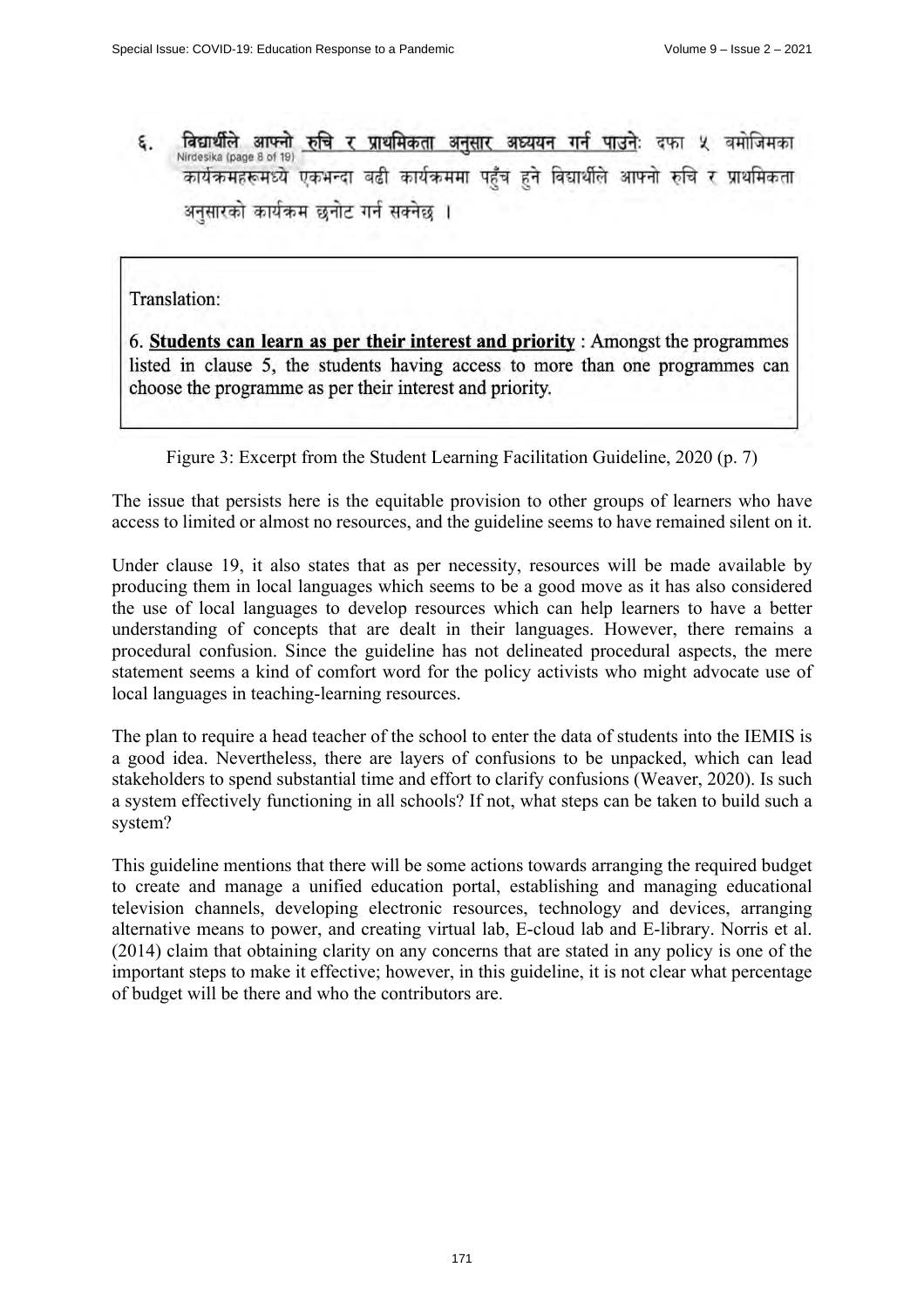(ग) एकीकृत शिक्षा पोर्टलको निर्माण तथा सञ्चालन, शैक्षिक टेलिभिजन च्यानल स्थापना र सञ्चालन, विद्युतीय शिक्षण सामग्री विकास, अनलाइन प्रविधि तथा उपकरण, विद्युतको वैकल्पिक व्यवस्था, भर्चुअल ल्याब, ई-क्लाउड प्रयोगशाला र इ-लाइब्रेरी स्थापना खरिद तथा सञ्चालनका लागि आवश्यक बजेट व्यवस्थापन सम्बन्धी कार्यहरू गर्ने.

Translation:

c. There will be actions to manage the required budget for developing and managing unified education portal, establishing and managing educational channel, developing digital teaching materials, online technology and devices, managing alternative sources to electricity, establishing virtual laboratory, E-cloud laboratory and E-library

Figure 4: Excerpt from the Student Learning Facilitation Guideline, 2020 (p. 10)

It has also stated that teachers can access materials from the different sources such as [www.learning.cehrid.edu.np,](http://www.learning.cehrid.edu.np) [www.youtube.com/ncedvirtual,](http://www.youtube.com/ncedvirtual) [www.moecdc.gove.np](http://www.moecdc.gove.np) and [www.doe.gov.np. T](http://www.doe.gov.np)he issue is if there was any form of teachers' engagement when these learning portals are created and updated, or if there is any plan to engage teachers. If it is purely top-down production, the materials available in these resources can be only in a form repository as teachers may not use them, having found that most of the materials available there are not context-appropriate. The Clause 8 sub-clause 5 claims,

(५) स्थानीय तह वा विद्यालयमा विकास र प्रयोग भएका सामग्रीहरु स्थानीय तह तथा विद्यालयले आफ्नो वेबसाइटमा अपलोड गर्न सक्नेछन ।

Translation:

5. The resources that are developed and used at local level or schools can be uploaded in the sites of local level or schools.

Figure 5: Excerpt from the Student Learning Facilitation Guideline, 2020 (p. 8)

It is a good policy to upload some materials created and used by local levels and schools to the school's site or the site created at the local level. Nonetheless, by just uploading the resources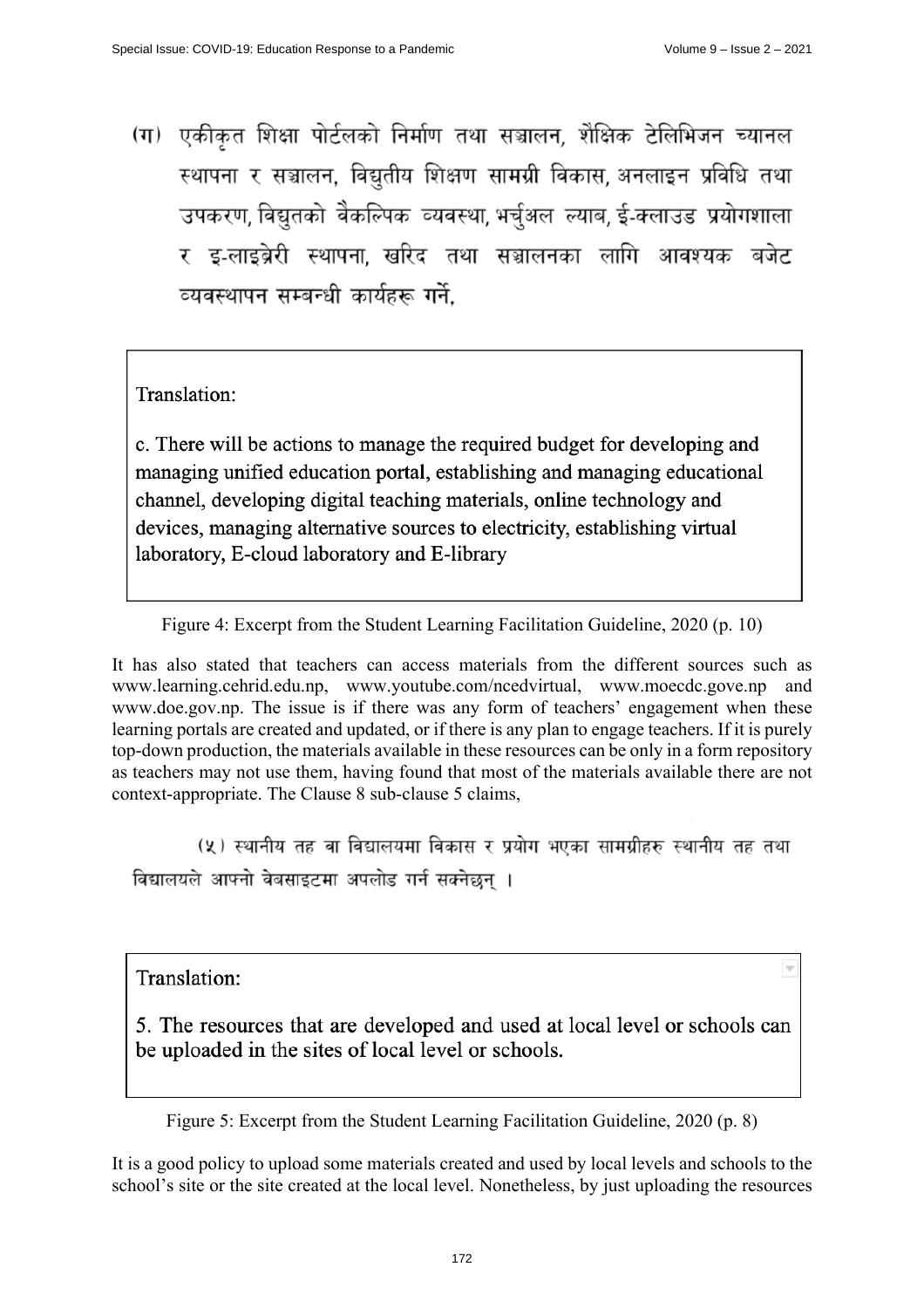at local level limits the teachers' contribution in creating the resources which can have a potential to contribute nationally. It also shows that local teachers' contributions are not valued, and there seems to be very much expert-centric practice bypassing the roles of local teachers who indeed have the ability to design context-appropriate materials. Shrestha (in press) argues that the digital materials developed by the teachers will be context-sensitive and can be included in a centrally created digital repository.

As schools remained closed for a long period, and the "emergency remote teaching" (Hodges et al., 2020) could not be as effective as face-to-face and also the positive cases of COVID-19 were dropping continuously, in November, MoEST planned to reopen the schools. They brought out the new *Framework for School Operation, 2020* which is discussed in the coming section.

#### **Framework for School Operation, 2020**

The recent *Framework for School Operation, 2020* (GoN, MoEST, 2020c) in the context of COVID-19 implemented by the MoEST has clearly delineated the preparation strategies that the institutions should adopt before reopening the schools such as disinfecting the schools that were used for quarantine, arranging help-desks, consulting with local authorities that include parents, the members of children's clubs about the possibility of reopening schools and so on. The strength of this framework is that it has also created a checklist to measure if the schools are safe to open. Interestingly, it has nowhere mentioned the protocol of transportation used for the students who commute to and from their schools. Especially, a number of private schools that have a large number of commuters will be struggling to resume their schools as there is no clear policy about students' transportation in this framework. Worse, the students who use public transports can be exposed to vehicles, that may not follow the safety protocols for transportation (Ojha, 2020). It reveals that the collaboration with local stakeholders is missing while framing the policy, which can potentially lead to the policy failure (Hudson et al., 2019).

This framework provides the authority to the local bodies that comprise parents, schools, children's clubs and municipalities or rural municipalities which can decide the reopening of the schools depending upon the local context. It is in line with the assertion of Norris et al. (2014) that other stakeholders have to be brought into policymaking to make it effective. This framework firmly maintains that based on the risk of COVID-19 expansion, available physical resources and students' number in a school, the local bodies will help implement one of the following alternatives: running all the classes at once; running classes in different shifts; running classes reducing the actual time; running classes on alternate days; and running classes by dividing the students of the same class. These alternatives have helped local bodies to consider the options to resume schools in their regions.

This framework also states the role of a school management committee to help children be psychologically prepared to join the school. It equally argues that the local bodies will liaise with the organizations working for students with disabilities and the parents to create a favourable situation for the return of students with disabilities or additional needs; however, the policy has not clearly stated how local bodies will achieve it and where they get resources required to complete these tasks. Once the local bodies access the data about students with disabilities or additional needs, how can they provide learners with resources to help them continue learning? Will liaison alone with the organizations working for students with disabilities or additional needs and parents suffice to solve this issue? These issues are not clearly addressed in the framework.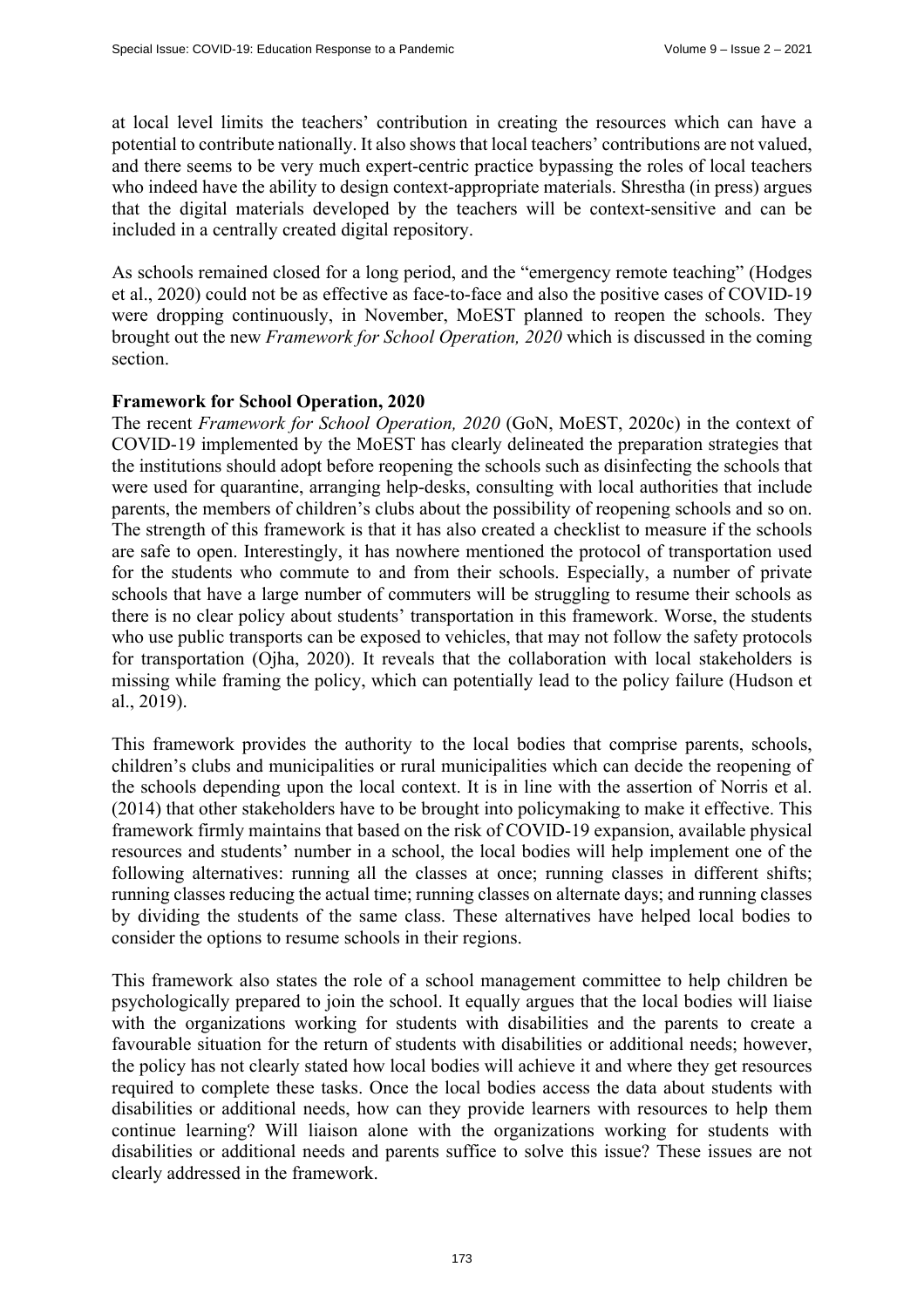# (घ) विद्यालय सञ्चालनका लागि स्थानीय स्रोतको पहिचान र परिचालन गर्ने ।

## Local resources will be identified and managed to run schools.

Figure 6: Excerpt from the Framework for School Operation, 2020 (p. 15)

The above is a very broad statement from the framework that talks about the identification and use of local resources to run schools. The way the local resources are identified and managed by local bodies is not explicitly addressed. Norris et al. (2014) assert that clarity on a policy helps decision makers find out where resources should be targeted. It can be a case that the local bodies may keep on waiting for the clear direction and decisions of the federal or provincial bodies which is usually a practice in Nepal.

Based on the emergency educational policies implemented during this crisis, there were some new developments to deal with crises such as creation of a Learning Portal ([https://learning.cehrd.edu.np/\) by](https://learning.cehrd.edu.np/) CEHRD, actions to provide free data for the students from disadvantaged communities, circulation of *Procedures for Communication Networking in Schools* (CEHRD, 2020b) to establish a closer user group and so on. Some of these new initiatives also had some issues which are briefly discussed below.

## **Issues on Initiatives Driven by Educational Policies During the Emergency**

The first ever learning portal was developed by CEHRD during the pandemic, which is believed to have helped a large majority of the students and teachers. It comprises the lessons intended as self-learning materials for students of different levels. If utilized as intended, the materials appeared to be effective for maintaining the learning of the children during the emergency period. The authors question the sensitivity of the selection and use of a picture (Figure 7) which appears on the homepage of the learning portal. It is, of course, hard to understand the rationale behind using this picture on the homepage of the learning portal. Questions may arise such as, is the use of the picture on the homepage to show how curious a little girl is for learning which potentially can motivate other learners as well? Or is it to convey the visitors of this site the message that despite being from a low socioeconomic background, this girl is still interested in learning?



Figure 7: The landing page of the Learning Portal that includes a little girl's image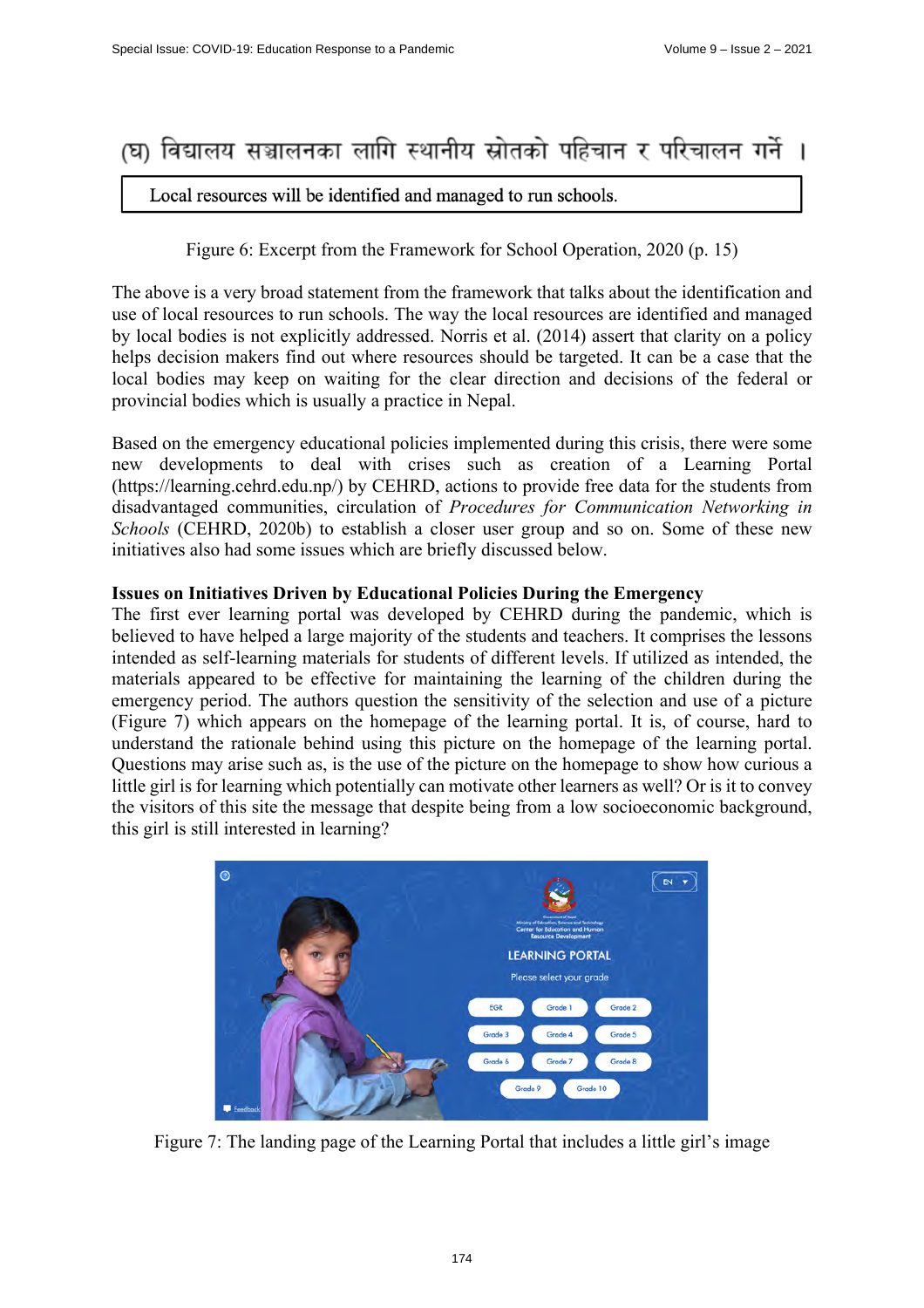The girl in the picture seems to be from a state-owned school and from low socio-economic background as in general underprivileged students go to state-owned schools in Nepal (Mathema, 2007). Buckingham et al. (2013) argue that children from low socioeconomic backgrounds begin their schools with low literacy, and it is likely that they can be weak in reading when they progress through school too. So, it can be assumed that using a picture that portrays a particular socio-economic status might make such a group feel that the content used in this portal are equally suitable for them. However, a learning portal is not a report to have a picture used to depict a particular group of school children because politicisation of the page, if it is done taking account of socio-economic status, can remain an issue. Undoubtedly, in this age of ICT, the meaning of any artifact can be conveyed using multiple modes, for example, using texts, pictures, videos and other semiotic resources. In this case, if the picture used in the portal cannot help visitors to construct a meaning, CEHRD may need to reconsider this. In addition, the issue here is also of the acknowledgement to this little girl whose picture is used in this portal, for instance, who is this girl and what is the meaning of using her picture here? This brief information could have been mentioned as a note on the site.

It is obvious that during a crisis or an emergency, there is a very limited time to respond to any issues (Herman, 1969). In many cases, the attempts made to respond to an emergency seem random which, of course, calls for proper care and attention. For example, while uploading the notices related to the schedule of airing or telecasting of educational audio and video materials on the site of the CEHRD, the notices had some missing information regarding dates due to poor scanning. In the notice below (Figure 8) issued by CEHRD, the extreme left-hand column (circled in green) which mentions the dates and days of telecasting audio-visual materials is blurry. Educational television and radio broadcasts are important communication means between educators and students when managing internet connectivity is challenging (David et al., 2020).

| 2000/06                      |                                                                                                                                                                                                                                                                                                                                                                                                       | <b>Angel and family</b><br><b>Million</b> , apartyr<br>NTV+ बाट प्रसारण हने सम्बद्दरव पाठको समय तालिका |                          |                                 |                                 |                         | <b>Birt Rowanswitz</b> |                      |
|------------------------------|-------------------------------------------------------------------------------------------------------------------------------------------------------------------------------------------------------------------------------------------------------------------------------------------------------------------------------------------------------------------------------------------------------|--------------------------------------------------------------------------------------------------------|--------------------------|---------------------------------|---------------------------------|-------------------------|------------------------|----------------------|
|                              |                                                                                                                                                                                                                                                                                                                                                                                                       |                                                                                                        |                          | (बिति २०७७x हैसि २०७७x/१x सम्ब) |                                 |                         |                        |                      |
| 有需定                          | 40.00.90 la                                                                                                                                                                                                                                                                                                                                                                                           | <b>90 BL-TT-TO</b>                                                                                     | <b>99.99.00</b>          | 1120-12-12                      | 1200-102                        | 101-170                 | 972.330                | $270 - 800$          |
| Tudiy                        | ariet 1                                                                                                                                                                                                                                                                                                                                                                                               | auer o                                                                                                 | <b>Will 3</b>            | witt V                          | 400 %                           | aser x                  | 200 <sup>2</sup>       | and in               |
| - vallery n reflexion        | <b>Grandt</b>                                                                                                                                                                                                                                                                                                                                                                                         | Arazofi:                                                                                               | iranh.                   | नेपाली                          | नेपासी                          | नामाली.                 | -levels                | <b>Jewell</b>        |
| <b>UVAIR CRESTMENT</b>       | ताक्षी केरोपीजी                                                                                                                                                                                                                                                                                                                                                                                       | Eligatore                                                                                              | <b>Firano</b>            | Tarana                          | Ticytra                         | Taranya                 | Team                   | <b>Figure</b>        |
| <b>SNOCK INVERTIBLE</b>      | वाइंग्रेजी                                                                                                                                                                                                                                                                                                                                                                                            | नामग्री तक<br>entered                                                                                  | मामारिक<br><b>STATE4</b> | मार्माजन<br>stures.             | नामाणिक<br><b>WORRY!</b>        | मामाजिक<br><b>SVIDS</b> | मामाजिक<br>acent       | बायाचिक<br>安古安市      |
| sowedness digitants          | <b><i><u>effront</u></i></b>                                                                                                                                                                                                                                                                                                                                                                          | lestrate                                                                                               | बनाये जै।                | 式実す者                            | जल्येकी                         | <b>Website</b>          | बड़पेजी                | 確認取得)                |
| <b>Sodukrea</b> implies      | <b>AWIRT</b>                                                                                                                                                                                                                                                                                                                                                                                          | men                                                                                                    | volvers.                 | inform.                         | <b>RTRUA</b>                    | other.                  | orturn.                | <b>ATTEN</b>         |
| Socialized categories        | शाया नराफरा                                                                                                                                                                                                                                                                                                                                                                                           | नेपाली                                                                                                 | amidr                    | am4r                            | नेपाधी                          | avrillin                | नेपाली                 | केवानी               |
| antice labour.               | <b>STEP AT</b>                                                                                                                                                                                                                                                                                                                                                                                        | Pages                                                                                                  | <b>Num</b>               | <b>Timerry</b>                  | Trare                           | <b>Ficara</b>           | Teatra                 | firmer               |
| <b>SOUNDAY, WERNIER</b>      | <b>FORM</b>                                                                                                                                                                                                                                                                                                                                                                                           | बामर्ताजक<br>बावयने                                                                                    | वाम्योजन<br>MUNITY       | साधारिक<br><b>MODIFIER</b>      | <i><b>availare</b></i><br>ucasi | सामग्रीहरू<br>前期空间      | सामाजिक<br>ucasive     | बामायिक<br>astrak    |
| 1100の現場所                     | <b>Internet</b>                                                                                                                                                                                                                                                                                                                                                                                       | interation                                                                                             | 可读方                      | 93973                           | weighth                         | ward dit                | अवयेजी                 | (优装管项)               |
| presented distinct           | mak deriviti                                                                                                                                                                                                                                                                                                                                                                                          | <b>ASTERT</b>                                                                                          | <b>ASSIST</b>            | <b>William</b>                  | <b>villent</b>                  | without                 | where                  | <i><b>Infant</b></i> |
| <b>ROOMOKAS (PERMIT)</b>     | say h                                                                                                                                                                                                                                                                                                                                                                                                 | नेपाली                                                                                                 | नेपाली                   | am41                            | नगणनी                           | <b>JPan-AY</b>          | avenue.                | <b>Jermste</b>       |
| installigity of the process. | गरियत                                                                                                                                                                                                                                                                                                                                                                                                 | Financie                                                                                               | <b>Stratrick</b>         | Feina                           | Titutta                         | <b><i>Els Broad</i></b> | Tirintell              | firme                |
| ENVIRONMENT (WITHOUT !!      | <b>Jessier</b>                                                                                                                                                                                                                                                                                                                                                                                        | सामाजिक<br>texterin                                                                                    | सामाप्रिय<br>加度室         | सामाजिक<br><b>Sharkin</b>       | नामानिक<br><b>SERVICE</b>       | सामाजिक<br>914975       | सामाजिक<br>確認関数件       | शायां रूक<br>mozair  |
| <b>Gefast</b>                | १. माथि उपलेख वर्ग अनुसार कक्षागत पाढ बस इने समय प्रतिविधि अरस्पर्छ वहीमा २ डिंग्र ३ मिनेश्वरम्म फरक पर्ने सब्नेख।<br>२. २०७७/११६ गतेरीके २०७३/११ यतेसम्बन्धे पाठ प्रसारण समय तालिका पछि प्रकाशन गतिनेता ।<br>1 कर्ता 1 टीस 10 सम्बन अन्यदर्श्य पाइडल वस केन्द्रती Yunisbe Channel www.youtube.com/myslyirinal कीर्ट अपनी<br>ब्रेन्द्रस्त समयमा अत्तरयक्षरता अनुसारं तेने मोकले समेत जानकारी गरादगई । |                                                                                                        |                          |                                 | $22 -$                          |                         |                        |                      |

Figure 8: Unclear notice uploaded in the site of CEHRD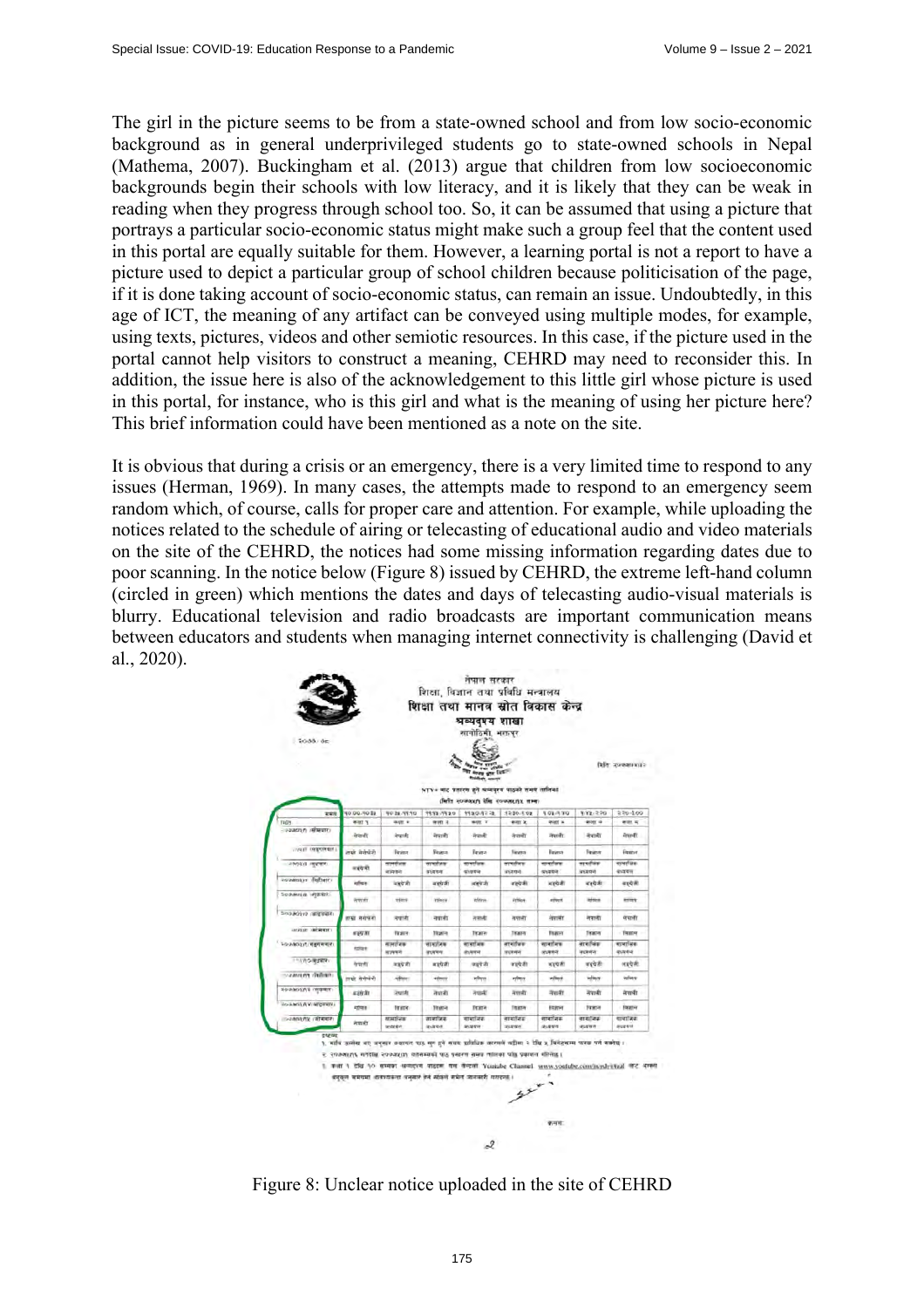To help learners to join online learning, CEHRD circulated *Procedures for Communication Networking in Schools* on December 18, 2020. This document aims to create a closer user group in schools by setting up communication networking between students and teachers. As per this document, a closer user group is a systemic online networking between students, teachers, parents and school officials created for learning facilitation. It states that the available services related to such groups will be cut off completely or partially once the schools run physically. This provision seems impressionistic as it was approved by MoEST on December 01 and circulated by CEHRD 18 days later when many schools resumed physically. *The Framework for School Operation, 2020* which has guided to resume schools physically, was approved on November 05, nearly a month before the *Procedures* was circulated. Actually, the *Procedures* should have been implemented much earlier to assist the learners engage in online learning by setting up a closer user group. Although the document seems comprehensive, its arrival at this point of time seems the relevant effort made at an irrelevant period.

Lastly, although the issue the authors are pointing out below is not the initiative based on educational policies developed during emergency, it has a direct implication on the formulation of emergency plans and actions. It is unfortunate to note that the MoEST still has not published, let alone updated, the reports and figures related to education on its website even though they have created a separate tab for it. For example, when a visitor visits the site of the MoEST, particularly the pages titled "national education in figures, reports and curriculum", the following message pops up:

| Government of Nepal<br><b>Ministry of Education,</b><br><b>Science and Technology</b>                  | COVID 19: Fill Student's Information Studying Abroad<br>٠<br>facebook<br>English & नेपाली<br><b>TWILTER</b><br>÷<br>Q Search |  |  |  |  |
|--------------------------------------------------------------------------------------------------------|------------------------------------------------------------------------------------------------------------------------------|--|--|--|--|
| About Us -<br>Plans and Policies -<br>Home<br>Publications -<br>Notices -<br>Gallery<br>Media Center - | <b>Education Sector Plan</b><br>Apply NOC<br>Contact us                                                                      |  |  |  |  |
| Home Category Curriculums                                                                              |                                                                                                                              |  |  |  |  |
| 404 Page not found                                                                                     | भुक्तानीका लागी प्राप्त बिलहरुको<br>$\ln$<br>सार्बजनिकरण                                                                     |  |  |  |  |
| Sorry Data Not Found                                                                                   | <b>Document Archieve</b>                                                                                                     |  |  |  |  |
|                                                                                                        | Click here to search documents                                                                                               |  |  |  |  |
|                                                                                                        | No Objection Letter<br>B<br>Download No Objection Letter                                                                     |  |  |  |  |
|                                                                                                        | <b>Press Release</b><br>喧<br>View more press releases                                                                        |  |  |  |  |
|                                                                                                        |                                                                                                                              |  |  |  |  |
|                                                                                                        | Feedback<br>Give us your suggestion                                                                                          |  |  |  |  |

Figure 9: Screenshot of the website of MoEST, GoN

It is high time that the authorities like ministries updated information on their sites which will be useful to manage emergency situations and develop any educational plan in future.

d'Orville (2020) argues that the disruption brought by this pandemic "offers the opportunity for all actors in the education sector to rethink the system and discuss how to educate future generations" (p. 13). All the educational policies developed to respond to the current pandemic are first of their kind. These policies aimed at addressing the pandemic did acknowledge some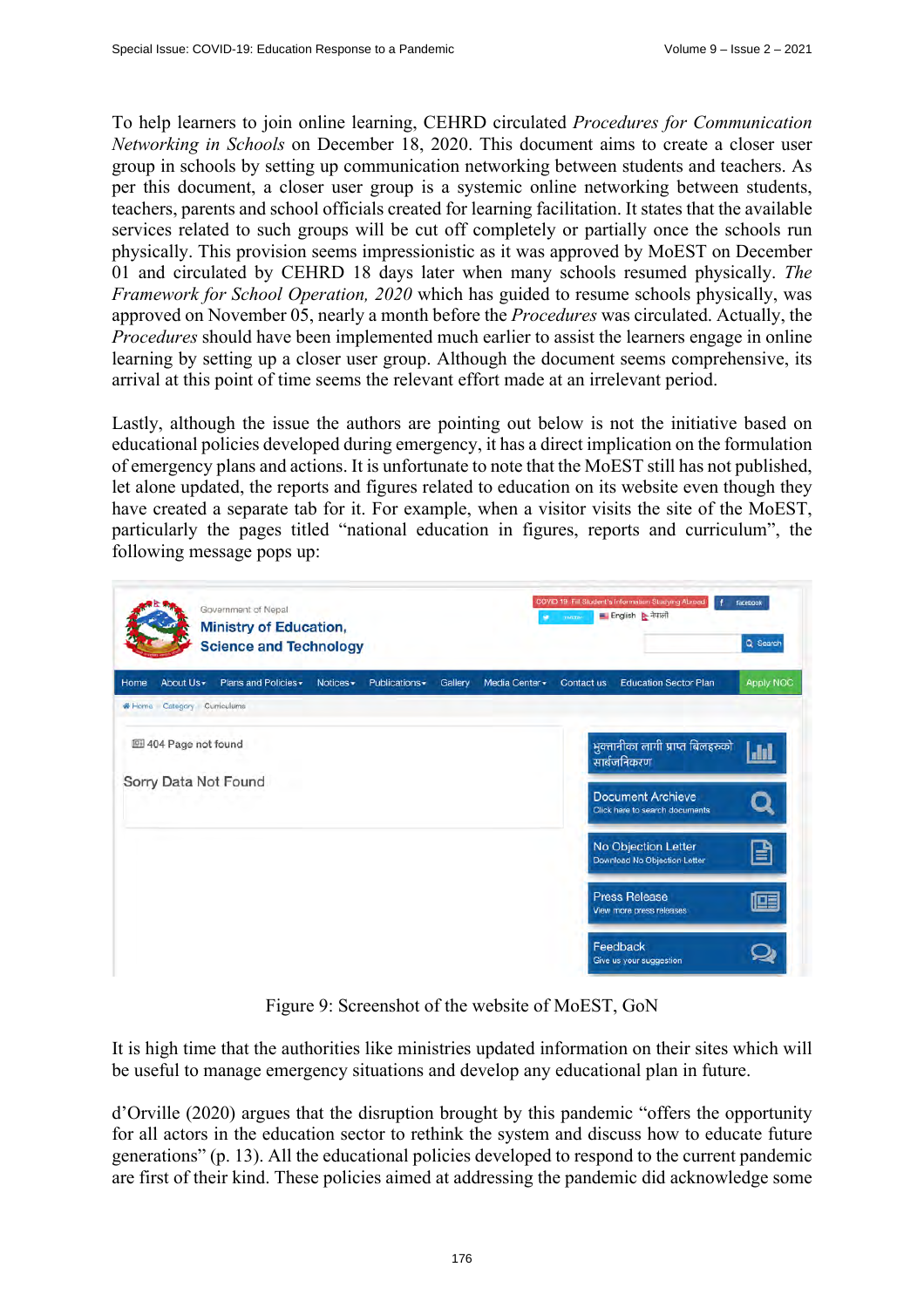novel aspects of education. These policies have also signalled a transformation in education such as valuing self-learning, redefining traditional assessment, focusing on a parental role in education, the last of which was highly neglected in the past, and looking for broader collaboration with all possible educational stakeholders. However, in many cases, it seems that these educational policies are still one-way and have a top-down orientation. They lack dialogues with local stakeholders of education, and they seem to have been prepared without enough homework and consultation with stakeholders, such as teachers, parents, school heads, learners and also community members. Although the pandemic times were unusual, enough local consultation could have been possible as teachers, school managers, parents, local community members and learners could be available virtually. As a result, the emergency response could have been much more solid. It is observed that many students are left behind during this crisis (Dawadi et al., 2020), and the gap between private and public schools in managing education during this crisis widened largely (Pandey, 2020).

## **Recommendations**

Based on the researchers' observation as teacher educators and the analysis of the above educational policies, some recommendations are made. First, educational policies need to be dialogic and bi-directional thereby getting enough inputs from local educational stakeholders so that the implementers of these policies can ensure that they fit to the local context.

Second, the collection of data about students that includes access to resources is a must during their enrolment, and it has to be frequently updated. This can be done by developing a specific form that students can fill it up if they can write on their own or parents can do so on behalf of younger students.

Third, the *Student Learning Facilitation Guideline* is silent on promoting learners from no access category to the category having some and further to the category having full access to resources. There should be plans to promote current learners from the level, that is learners having access to no resources to the other level and so on. Fourth, to require the headteachers to enter the data of students into the IEMIS, there should be a clear guideline to develop such a system at a local level or in the school, and equally, there should be the plan to mentor the headteachers to enable them to work on any digital platforms.

Fifth, it is a good initiative of the student learning facilitation guideline to give some flexibility to teachers to adjust curriculum in the current setting rather than completing courses. In any future policy, there should be a provision which ensures that teachers gain the autonomy to decide course content so that the learning objectives indicated by the curriculum are met in a comfortable and realistic manner instead of merely completing the course for the sake of completion.

Sixth, the guideline has not mentioned anything about adding resources generated by teachers if they are found useful. Adding resources built by teachers to a portal also means valuing teachers' expertise which can help build resources that can be more contextual. Therefore, future plans and policies should consider teachers' expertise and recognize them nationally. Seventh, as the guideline mentions, parent education which can help them to instigate to involve their children in learning, the nature and role of parent education should be clearly stated. Also, there should be a study that explores if any parent education is practised or designed to practise at any level.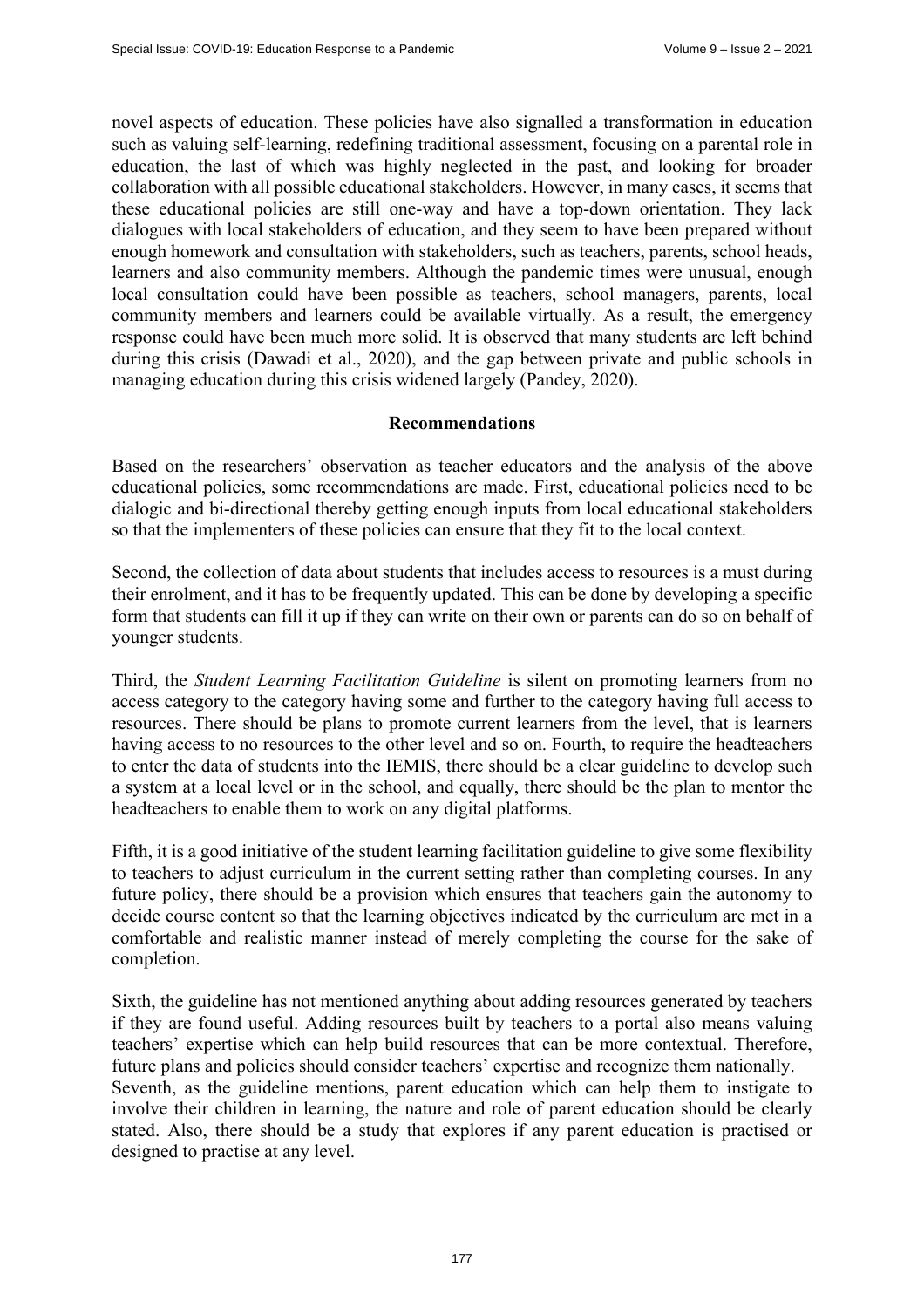Eighth, in the guideline, there is no timeline to execute the specific action plans, and it has very limited actions. As a result, it might fail to direct the stakeholders to carry out their roles effectively within the relevant period of time. Therefore, either this guideline needs to clearly describe the timeline or the upcoming policies should indicate the timelines for each action plan.

Lastly, the data such as Education in Figures and other relevant educational reports should be made available in the MoEST or CEHRD sites, and they should be timely updated. In addition, when the key information is disseminated through the official sites, they have to be reviewed for clarity both in content and presentation.

#### **Conclusion**

The implementation of all the educational policies to manage education in a crisis situation is indeed a praiseworthy move of the CEHRD and MoEST, the Government of Nepal. The policy documents the authors reviewed are novel in many cases and present landmark plans. They validate self-learning and online learning and emphasize collection of data of learners in relation to their access to resources to assist teaching and learning. They also accentuate parent education to bring parents into a teaching and learning process. Despite having these strengths, these policies which seem to have been formulated with little examination of the situation and without clear directions for implementing the actions also have some issues. One of the major educational policies, the *Guideline* exhibits overly optimistic intents coupled with ambiguity. Further, the procedural aspects to accomplish certain tasks or action plans are missing most times. There are gaps on how the stipulated activities can be executed in terms of budget and other arrangements.

Based on the critical observation on the policies in relation to the current crisis situation, the authors recommend some steps that policymakers can adopt while forming a new policy or revisiting any existing policy related to education. In the meantime, it is also expected that this paper also informs other stakeholders understand and explore the current Nepalese education system. This paper is purely a document analysis, and it does not include the perceptions and experiences of stakeholders on the implementation. Therefore, a further exploration on how educational stakeholders interact with these policies can yield equally interesting insights.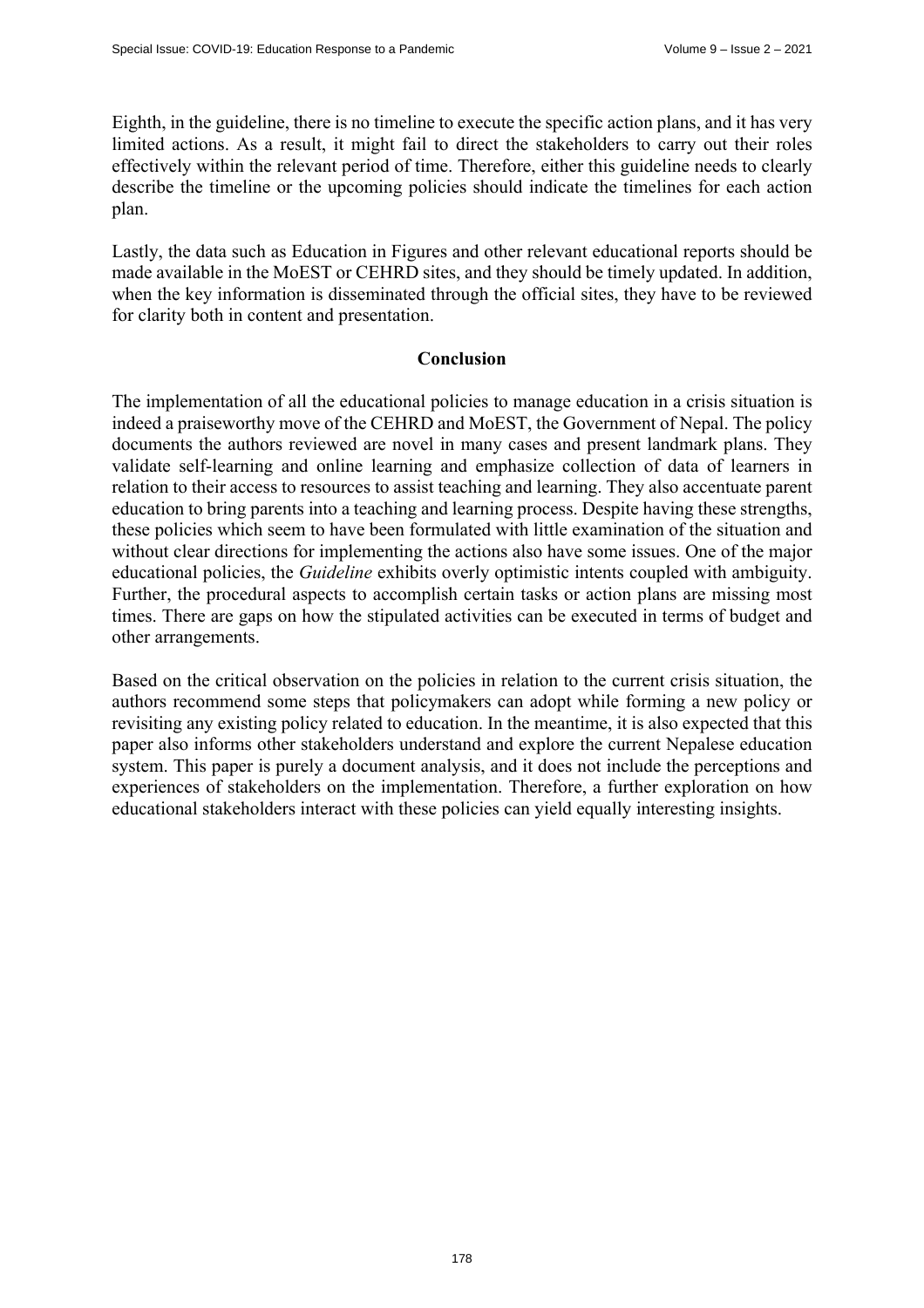## **References**

- Acharya, K. P. (2016). Fostering critical thinking practices at primary science classrooms in Nepal. *Research in Pedagogy*, *6*(2), 1–7.<https://doi.org/10.17810/2015.30>
- Bowen, G. A. (2009). Document analysis as a qualitative research method. *Qualitative Research Journal*, *9*(2), 27–40. <https://doi.org/10.3316/QRJ0902027>
- Buckingham, J., Wheldall, K., & Beaman-Wheldall, R. (2013). Why poor children are more likely to become poor readers: The school years. *Australian Journal of Education*, *57,*  190–213. <https://doi.org/10.1177/0004944113495500>
- Center for Education and Human Resource Development [CEHRD]. (2020a). *COVID-19 education cluster contingency plan, 2020.*  <https://www.doe.gov.np/assets/uploads/files/54ba4942574885a514869a72a6b456cd.p> df
- CEHRD. (2020b). *Procedures for communication networking in schools, 2020.*  [https://cehrd.gov.np/file\\_data/mediacenter\\_files/media\\_file-1-1136122789.pdf](https://cehrd.gov.np/file_data/mediacenter_files/media_file-1-1136122789.pdf)
- Conceição, P., Hall, J., Jahic, A., Kovacevic, M., Nayyar, S., Ortubia, A., Pavez, F., Rivera, C., & Tapia, H., (2020). *Human development perspectives, COVID-19 and human development: Assessing the crisis, envisioning the recovery*. UNDP. [http://hdr.undp.org/sites/default/files/COVID-19\\_and\\_human\\_development\\_0.pdf](http://hdr.undp.org/sites/default/files/COVID-19_and_human_development_0.pdf)
- David, R., Pellini, A., Jordan, K., & Phillips, T. (2020). *Education during the COVID-19 crisis: Opportunities and constraints of using EdTech in low-income countries*. EdTech Hub and Digital Pathways at Oxford, Blavatnik School of Government. [https://www.bsg.ox.ac.uk/sites/default/files/2020-04/Education-during-COVID-19](https://www.bsg.ox.ac.uk/sites/default/files/2020-04/Education-during-COVID-19-crisis.pdf) [crisis.pdf](https://www.bsg.ox.ac.uk/sites/default/files/2020-04/Education-during-COVID-19-crisis.pdf)
- Dawadi, S., Giri, R., & Simkhada, P. (2020). *Impact of COVID-19 on the education sector in Nepal – challenges and coping strategies*. Sage Submissions. <https://doi.org/10.31124/advance.12344336.v1>
- d'Orville, H. (2020). COVID-19 causes unprecedented educational disruption: Is there a road towards a new normal? *Prospects 49*, 11–15. <https://doi.org/10.1007/s11125-020-09475-0>
- Fullan, M. (2020). Learning and the pandemic: What's next? *Prospects, 49*, 25–28. <https://doi.org/10.1007/s11125-020-09502-0>
- Gautam, K., Adhikari, R. P., Gupta, A. S., Shrestha, R. K., Koirala, P., & Koirala, S. (2020). Self-reported psychological distress during the COVID-19 outbreak in Nepal: findings from an online survey. *BMC psychology*, *8*(1), 1–10. <https://doi.org/10.1186/s40359-020-00497-z>
- Giri, R., & Dawadi, S. (2020, August 27). *Nepal's response to school closures: Mapping equity and inclusion*. UKFIET: The Educational and Development Forum. [https://www.ukfiet.org/2020/nepals-response-to-school-closures-mapping-equity-and](https://www.ukfiet.org/2020/nepals-response-to-school-closures-mapping-equity-and-inclusion/Gnawali)inclusion/
- [Gnawali, L.](https://www.ukfiet.org/2020/nepals-response-to-school-closures-mapping-equity-and-inclusion/Gnawali) (2020). From personal to political: Establishing the agenda of teacher well-being. In L. Ruas (Ed.), *Creating Global Change* (pp.104–107). IATEFL Global issues SIG. [https://gisig.iatefl.org/wp](https://gisig.iatefl.org/wp-content/publications/CREATING%20GLOBAL%20CHANGE%20-%20GISIG.pdf)[content/publications/CREATING%20GLOBAL%20CHANGE%20-%20GISIG.pdf](https://gisig.iatefl.org/wp-content/publications/CREATING%20GLOBAL%20CHANGE%20-%20GISIG.pdf)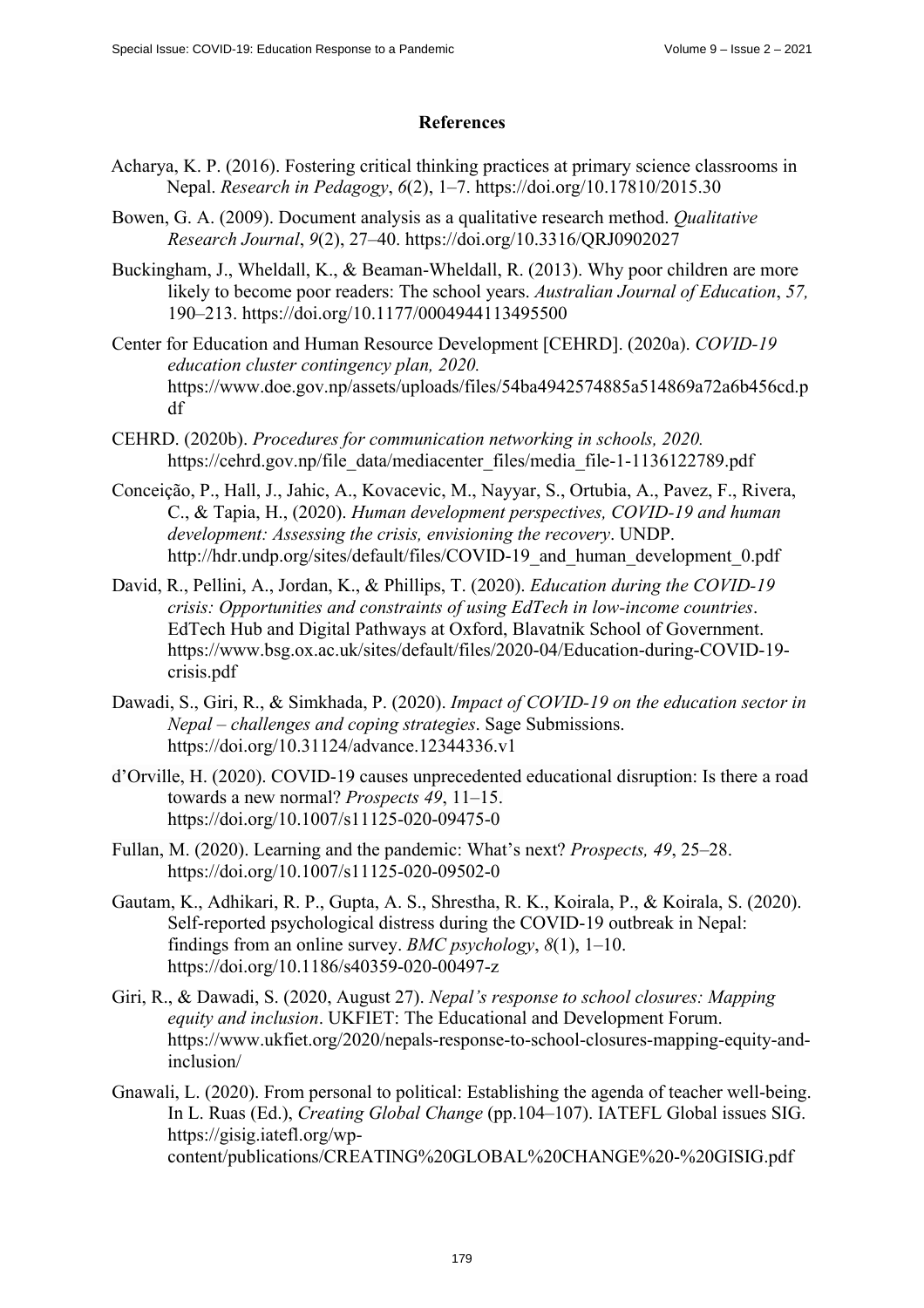- Government of Nepal, Ministry of Education, Science and Technology [GoN, MoEST]. (2019). *National education policy, 2019*. [https://moe.gov.np/assets/uploads/files/Education\\_Policy.pdf](https://moe.gov.np/assets/uploads/files/Education_Policy.pdf)
- GoN, MoEST. (2020a). *Emergency action plan for school education, 2020*. <https://moe.gov.np/article/1373/schoolopeni.html>
- GoN, MoEST. (2020b). *Student learning facilitation guideline, 2020*. <https://moe.gov.np/article/1364/alternativeeducationguideline.html>
- GoN, MoEST. (2020c). *Framework for school operation, 2020*. <https://moe.gov.np/article/1364/alternativeeducationguideline.html>
- Herman C. F. (1969). *Crisis in foreign policy. A simulation analysis.* Bobbs-Merrill.
- Hodges, C., Moore, S., Lockee, B., Trust, T., & Bond, A. (2020, March 27). The difference between emergency remote teaching and online learning. *Educause Review*. [https://er.educause.edu/articles/2020/3/the-difference-between-emergency-remote](https://er.educause.edu/articles/2020/3/the-difference-between-emergency-remote-teaching-and-online-learning)teaching-[and-online-learning](https://er.educause.edu/articles/2020/3/the-difference-between-emergency-remote-teaching-and-online-learning)
- Hudson, H., Hunter, D. & Peckham, S. (2019). Policy failure and the policy-implementation gap: can policy support programs help?, *Policy Design and Practice*, *2*(1), 1–14. <https://doi.org/10.1080/25741292.2018.1540378>
- Human Rights Nepal (n.d.). *Education for Children with Disabilities in Nepal***.** [https://www.hrw.org/sites/default/files/accessible\\_document/nepal\\_etr\\_english\\_final.](https://www.hrw.org/sites/default/files/accessible_document/nepal_etr_english_final) pdf
- Ilott, O., Randall, J., Bleasdale, A. & Norris, E. ( 2016). *Making Policy Stick: Tackling Long-Term Challenges in Government*. Institute for Government.
- Karki, S. (2020, May 8). Lockdown gives distance learning a boost in Nepal*. Nepali Times.*  [https://www.nepalitimes.com/banner/lockdown-gives-distance-learning-a-boost-in](https://www.nepalitimes.com/banner/lockdown-gives-distance-learning-a-boost-in-nepMahat)nep
- [Mahat, P.](https://www.nepalitimes.com/banner/lockdown-gives-distance-learning-a-boost-in-nepMahat) & Khanal, M. B. (2010). *Report of Impact Study of CMHP School Interventions*. CMC-Nepal. [https://www.cmcnepal.org.np/publication/report-of-impact-study-of](https://www.cmcnepal.org.np/publication/report-of-impact-study-of-cmhp-school-interventions-by-dr-pashupati-mahat-mr-madhu-bilash-khanal-2012-june-2012/)[cmhp-school-interventions-by-dr-pashupati-mahat-mr-madhu-bilash-khanal-2012](https://www.cmcnepal.org.np/publication/report-of-impact-study-of-cmhp-school-interventions-by-dr-pashupati-mahat-mr-madhu-bilash-khanal-2012-june-2012/) [june-2012/](https://www.cmcnepal.org.np/publication/report-of-impact-study-of-cmhp-school-interventions-by-dr-pashupati-mahat-mr-madhu-bilash-khanal-2012-june-2012/)
- Mathema K. B. (2007). Crisis in Education and Future Challenges for Nepal. *European Bulletin of Himalayan Research, 31*, 46–66. https://www.academia.edu/35966628/Crisis in Education and Future Challenges f or\_Nepal\_Kedar\_Bhakta\_Mathema
- Nepal Economic Forum. (2020). Education. *nefport: Digital Transformation Brought about by COVID-19 Globally. 43,* 26–27. https://issuu.com/nepaleconomicforum/docs/nefport 43 -final january 5
- Neupane, P. (2020). Policy Framework for Education Development in Nepal. *International Education Studies*, *13*(1), 89–97. https://issuu.com/nepaleconomicforum/docs/nefport 43 -final january 5
- Norris, E., & McCrae, J. ( 2013). *Policy that Sticks: Preparing to govern for lasting change*. Institute for Government. <https://www.instituteforgovernment.org.uk/sites/default/files/publications/Policy%20t> hat%20sticks%20final\_0.pdf